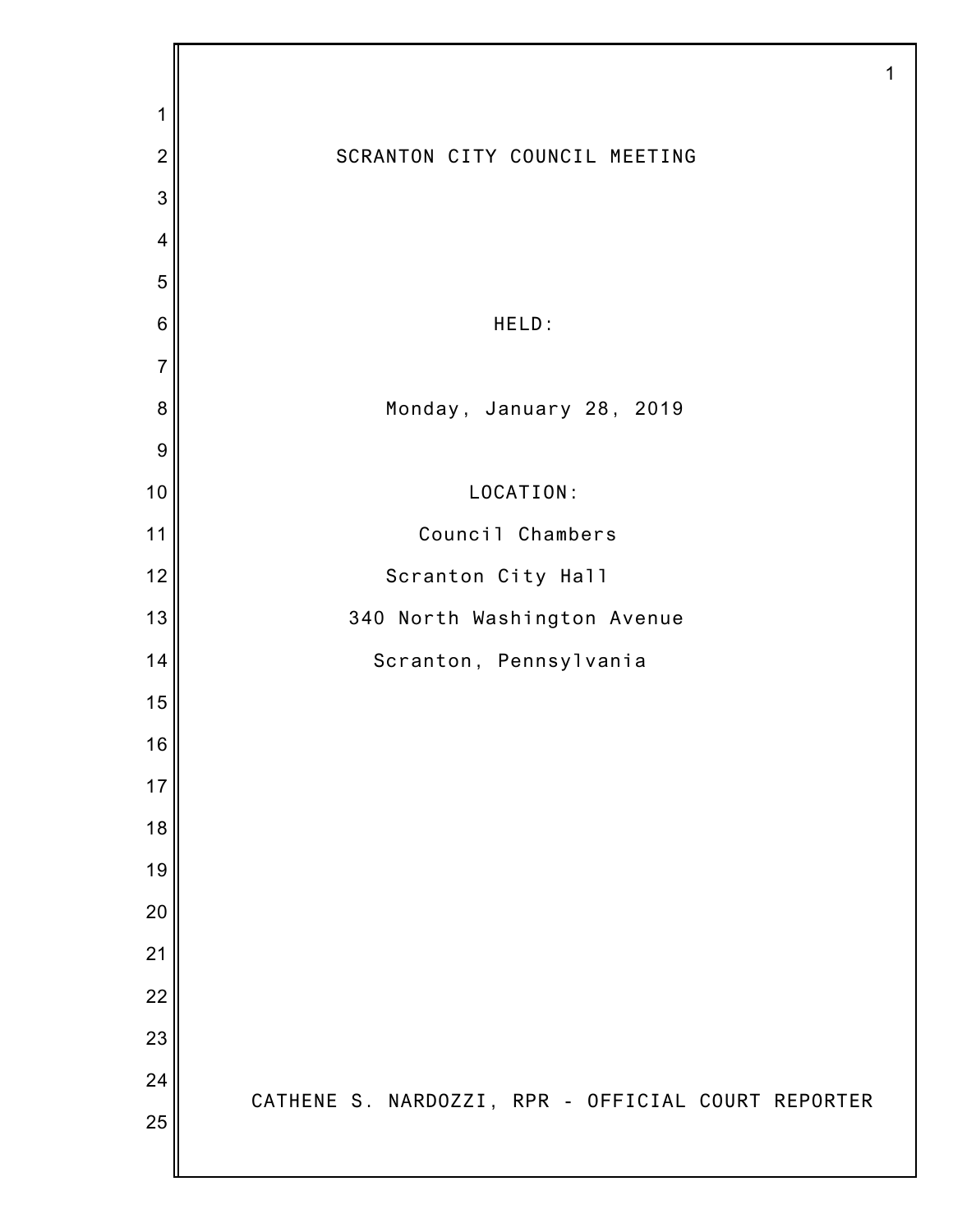| 1                |                                     |
|------------------|-------------------------------------|
| $\overline{2}$   |                                     |
| 3                | CITY OF SCRANTON COUNCIL:           |
| $\overline{4}$   | PATRICK ROGAN, PRESIDENT            |
| 5                | TIM PERRY, VICE PRESIDENT           |
| $\,6$            | WAYNE EVANS                         |
| $\overline{7}$   | WILLIAM GAUGHAN                     |
| 8                | <b>KYLE DONAHUE</b>                 |
| $\boldsymbol{9}$ | LORI REED, CITY CLERK               |
| 10               | KATHY CARRERA, ASSISTANT CITY CLERK |
| 11               | AMIL MINORA, ESQUIRE - SOLICITOR    |
| 12               |                                     |
| 13               |                                     |
| 14               |                                     |
| 15               |                                     |
| 16<br>17         |                                     |
| 18               |                                     |
| 19               |                                     |
| 20               |                                     |
| 21               |                                     |
| 22               |                                     |
| 23               |                                     |
| 24               |                                     |
| 25               |                                     |
|                  |                                     |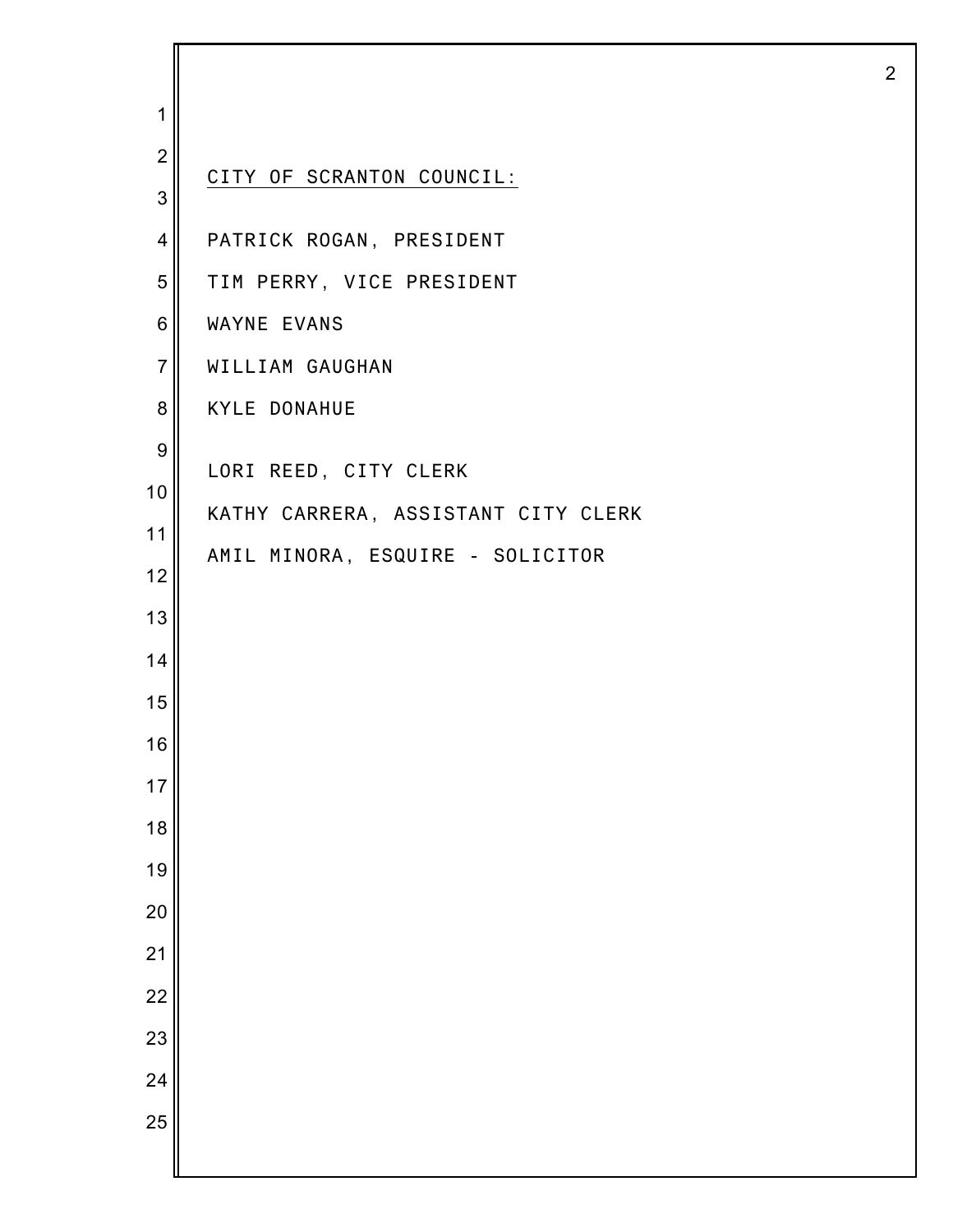|                | 3                                        |
|----------------|------------------------------------------|
| 1              | (Pledge of Allegiance recited and        |
| $\overline{2}$ | moment of reflection observed.)          |
| 3              | MR. ROGAN: Roll call, please.            |
| 4              | MS. CARRERA: Mr. Perry.                  |
| 5              | MR. PERRY:<br>Here.                      |
| 6              | MS. CARRERA: Mr. Donahue.                |
| $\overline{7}$ | MR. DONAHUE: Here.                       |
| 8              | MS. CARRERA: Mr. Evans.                  |
| 9              | MR. EVANS: Here.                         |
| 10             | MS. CARRERA: Mr. Gaughan.                |
| 11             | MR. GAUGHAN: Here.                       |
| 12             | MS. CARRERA: Mr. Rogan.                  |
| 13             | MR. ROGAN: Here. Dispense with the       |
| 14             | reading of the minutes.                  |
| 15             | MS. REED: THIRD ORDER.<br>$3 - A$ .      |
| 16             | CONTROLLER'S REPORT FOR MONTH ENDING     |
| 17             | DECEMBER 31, 2018.                       |
| 18             | MR. ROGAN: Are there any comments?       |
| 19             | If not, received and filed.              |
| 20             | MS. REED: 3-B. MINUTES OF THE            |
| 21             | SCRANTON FIREFIGHTERS PENSION COMMISSION |
| 22             | MEETING HELD DECEMBER 19, 2018.          |
| 23             | MR. ROGAN: Are there any comments?       |
| 24             | MR. GAUGHAN: Yes, just one that we       |
| 25             | discussed in the caucus. I did ask for a |
|                |                                          |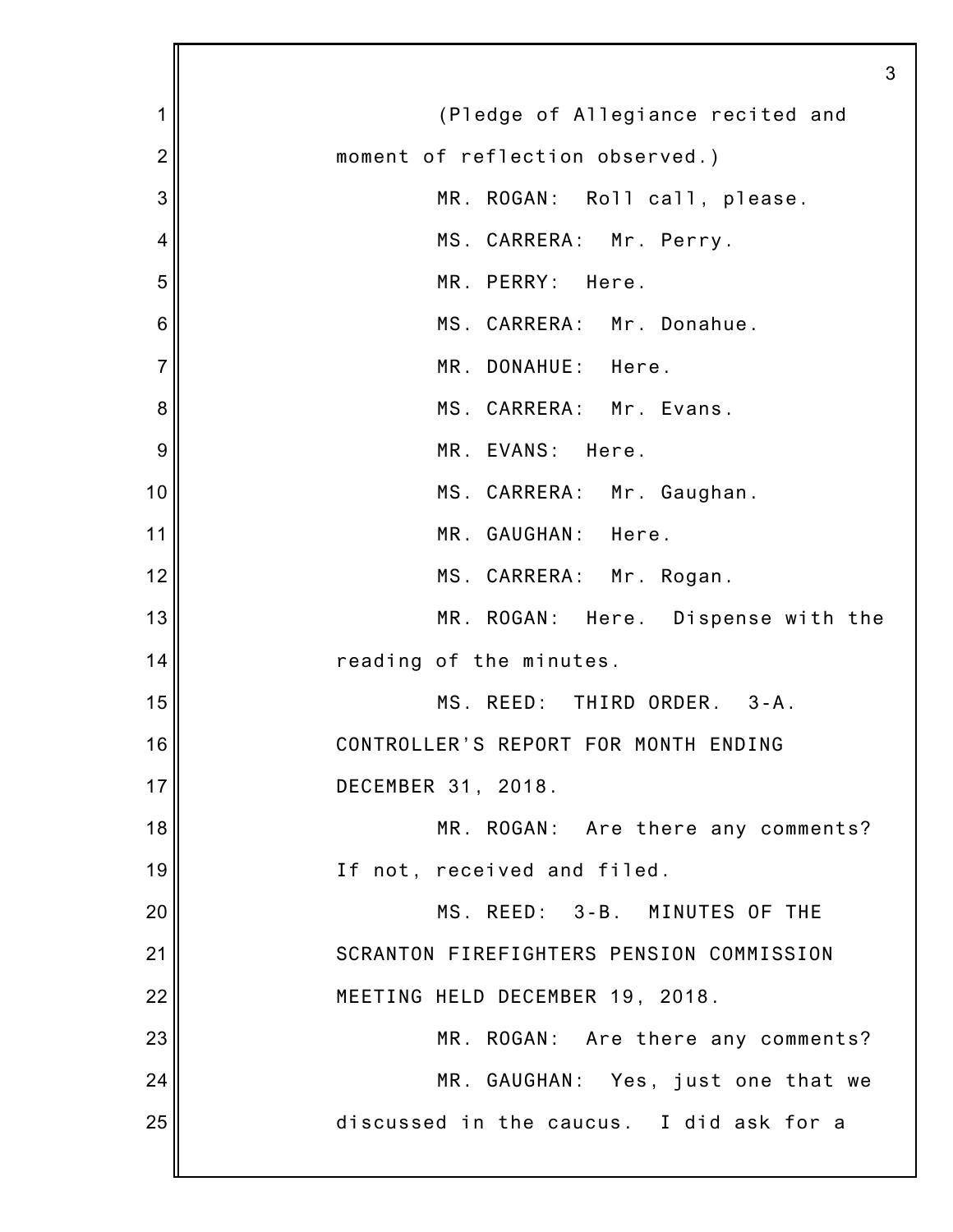| 1              | copy of the correspondence that was sent to |
|----------------|---------------------------------------------|
| $\overline{2}$ | Mr. Bulzoni from Mr. Durkin and I'm reading |
| 3              | from the minutes here in reference to the   |
| 4              | 2018, 2019 MMOs, \$1 million less than      |
| 5              | anticipated, and it goes on with other than |
| 6              | language, so we just have questions about   |
| $\overline{7}$ | what that letter states and some of the     |
| 8              | other things in the minutes here. Thank     |
| 9              | you.                                        |
| 10             | MR. ROGAN: Anyone else? Received            |
| 11             | and filed.                                  |
| 12             | MS. REED: 3-C. MINUTES OF THE               |
| 13             | NON-UNIFORM MUNICIPAL PENSION BOARD MEETING |
| 14             | HELD DECEMBER 19, 2018.                     |
| 15             | MR. ROGAN: Are there any comments?          |
| 16             | If not, received and filed.                 |
| 17             | MS. REED: 3-D. MINUTES OF THE               |
| 18             | SCRANTON POLICE PENSION COMMISSION MEETING  |
| 19             | HELD DECEMBER 19, 2018.                     |
| 20             | MR. ROGAN: Are there any comments?          |
| 21             | If not, received and filed.                 |
| 22             | MS. REED: 3-E. MINUTES OF THE               |
| 23             | COMPOSITE PENSION BOARD MEETING HELD        |
| 24             | DECEMBER 19, 2018.                          |
| 25             | MR. ROGAN: Are there any comments?          |
|                |                                             |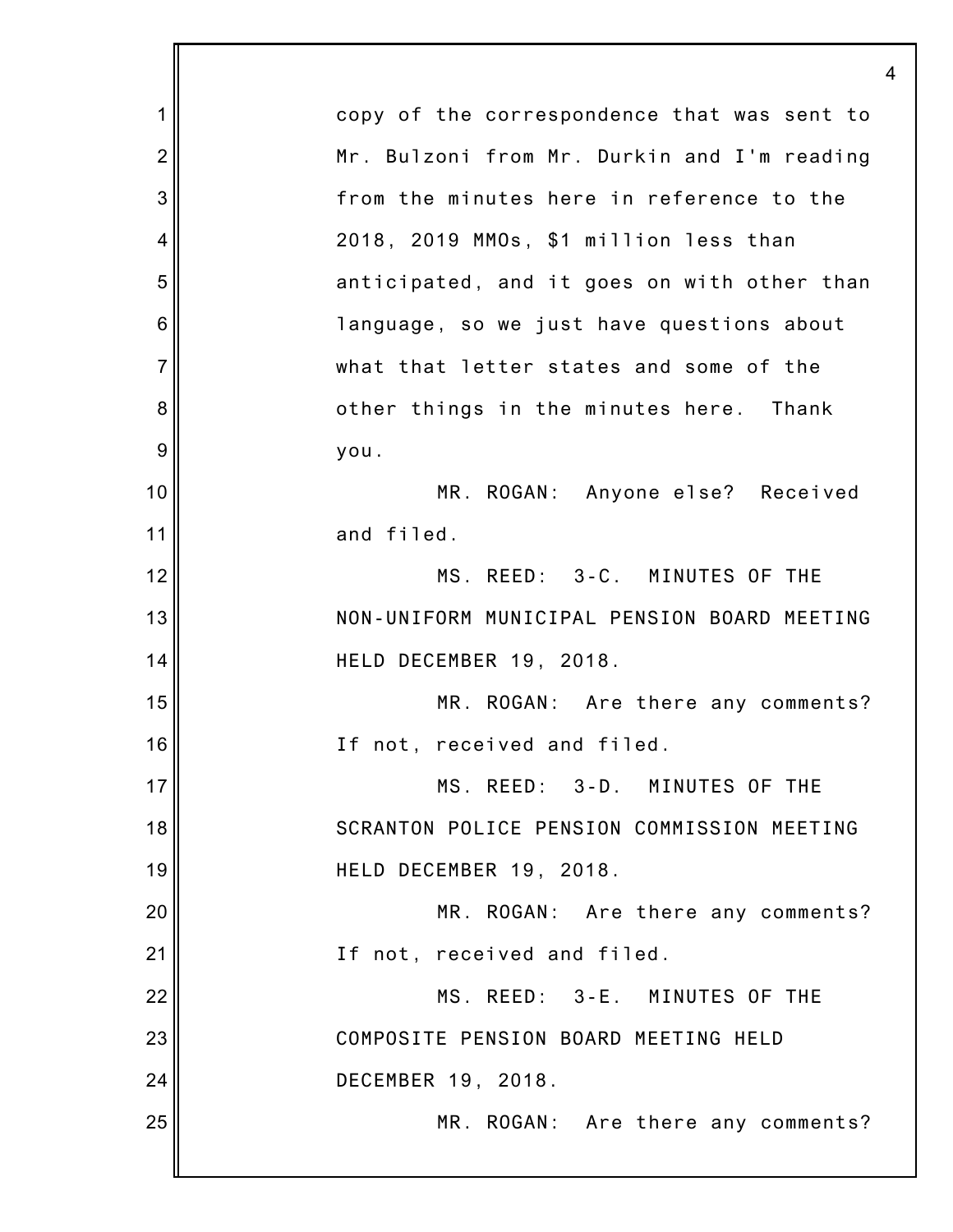|                | 5                                            |
|----------------|----------------------------------------------|
| 1              | If not, received and filed.                  |
| $\overline{2}$ | MS. REED: 3-F. AGENDA FOR THE                |
| 3              | NON-UNIFORM MUNICIPAL PENSION BOARD MEETING  |
| 4              | HELD JANUARY 16, 2019.                       |
| 5              | MR. ROGAN: Are there any comments?           |
| 6              | If not, received and filed.                  |
| $\overline{7}$ | MS. REED: 3-G. CORRESPONDENCE                |
| 8              | RECEIVED JANUARY 21, 2019 FROM THOMAS J.     |
| 9              | ANDERSON & ASSOCIATES, INC. REGARDING THE    |
| 10             | REVISED FINANCIAL REQUIREMENT AND MINIMUM    |
| 11             | MUNICIPAL OBLIGATIONS (MMOs) FOR THE         |
| 12             | CITY OF SCRANTON'S PENSION PLAN(s) FOR 2018  |
| 13             | AND 2019 BASED ON 2018 PENSION BOND          |
| 14             | TRANSACTION.                                 |
| 15             | MR. ROGAN: Are there any comments?           |
| 16             | If not, received and filed.                  |
| 17             | MS. REED: 3-H. TAX ASSESSOR'S                |
| 18             | RESULTS REPORT FOR HEARING DATE HELD JANUARY |
| 19             | 16, 2019.                                    |
| 20             | MR. ROGAN: Are there any comments?           |
| 21             | If not, received and filed.                  |
| 22             | MS. REED: 3-I. TAX ASSESSOR'S                |
| 23             | REPORT FOR HEARING DATE TO BE HELD JANUARY   |
| 24             | 30, 2019.                                    |
| 25             | MR. ROGAN: Are there any comments?           |
|                |                                              |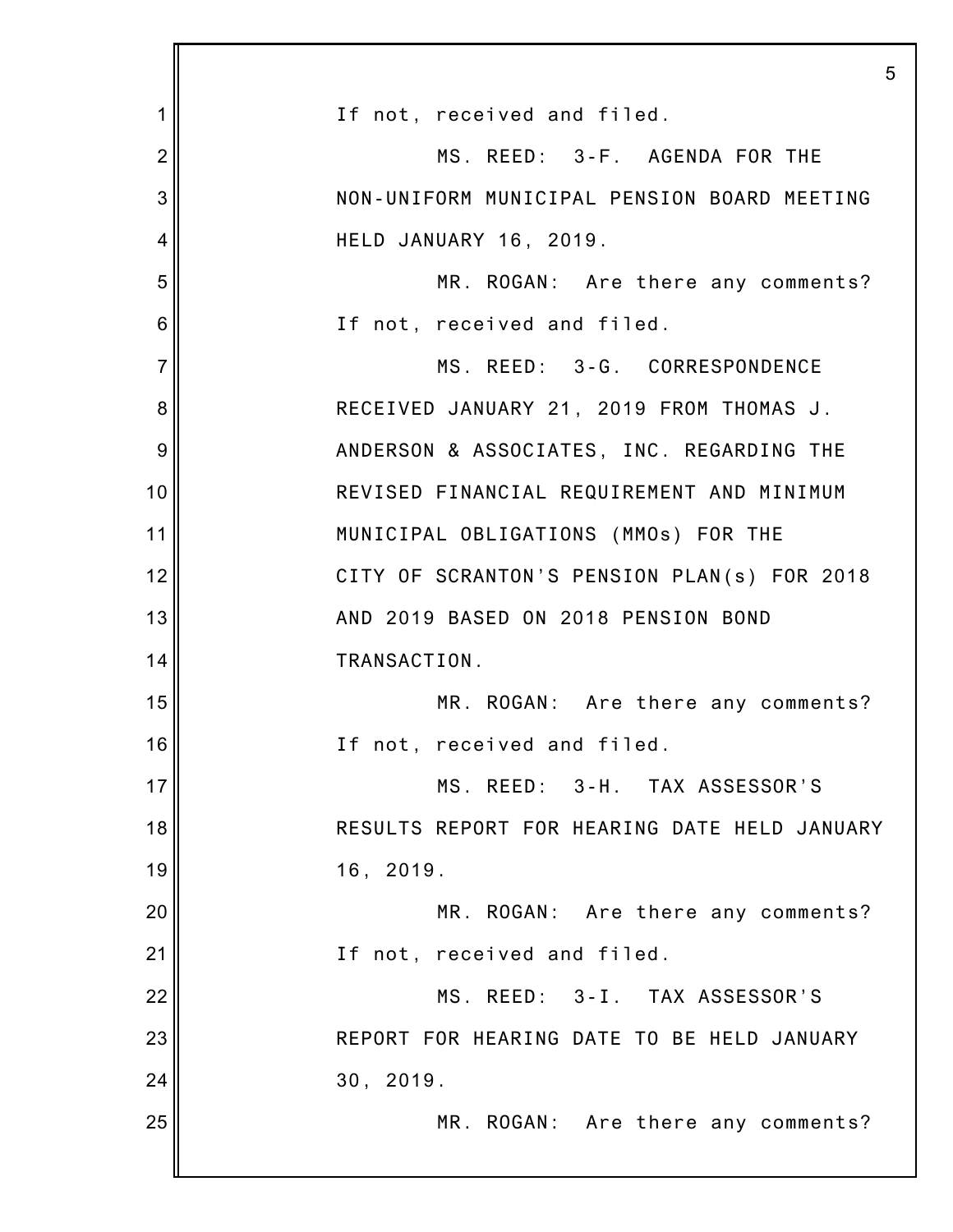|                | 6                                            |
|----------------|----------------------------------------------|
| 1              | If not, received and filed.                  |
| $\overline{2}$ | MS. REED: 3-J. MINUTES OF THE                |
| 3              | REGULAR MEETINGS OF MEMBERS OF THE SCRANTON  |
| 4              | HOUSING AUTHORITY HELD NOVEMBER 5 AND        |
| 5              | DECEMBER 3, 2018.                            |
| $6\phantom{1}$ | MR. ROGAN: Are there any comments?           |
| $\overline{7}$ | If not, received and filed. Do any council   |
| 8              | members have announcements at this time?     |
| 9              | MR. PERRY: Yes, I have one                   |
| 10             | announcement. This one is from Lackawanna    |
| 11             | County I'm sure anybody who has seen the     |
| 12             | weather knows it's going to be very cold.    |
| 13             | Based on the current weather information     |
| 14             | Lackawanna County they are declaring a Cold  |
| 15             | Blue frigid weather alert. A Code Blue is    |
| 16             | in effect for Lackawanna County beginning at |
| 17             | 8 a.m. on Tuesday, January 29, and ending at |
| 18             | 2 p.m. on Saturday February 2. A Code Blue   |
| 19             | Alert issued when the forecasted temperature |
| 20             | in Lackawanna County, including windchills,  |
| 21             | is expected to reach 25 degrees Farenheit or |
| 22             | lower.                                       |
| 23             | The goal of this notification is to          |
| 24             | make people aware of the extremely cold      |
| 25             | conditions, provide information related to   |
|                |                                              |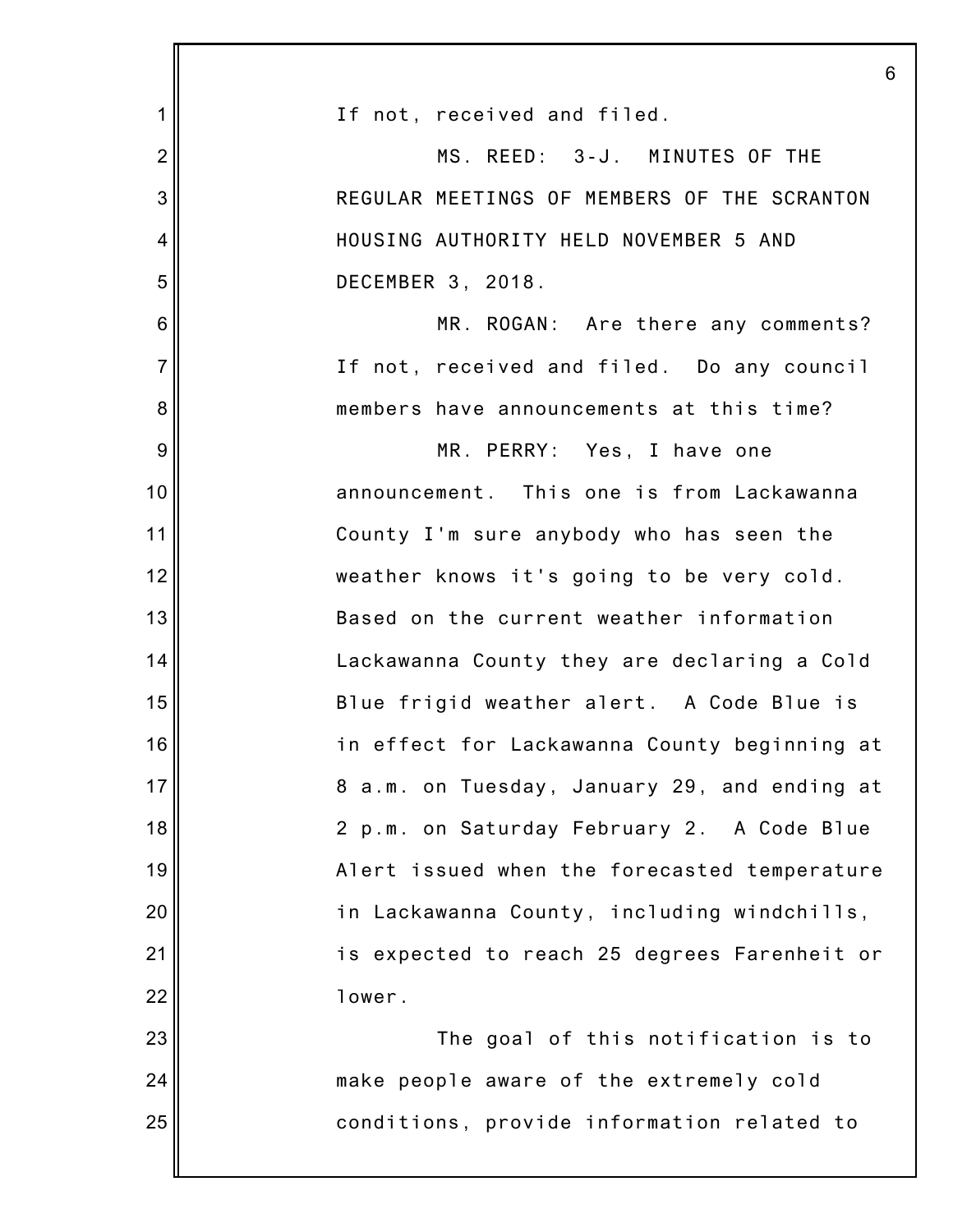1 2 3 4 5 6 7 8 9 10 11 12 13 14 15 16 17 18 19 20 21 22 23 24 25 7 health and wellness and cold weather publications of emergency shelters that are operated by various social security. During a Cold Blue Alert, homeless individuals can access an emergency shelter at the following locations: St. Anthony's Haven, 409 Olive Street. They have overnight hours 7:30 p.m. to 8 a.m., and Community Intervention Center, 445 North Sixth Avenue, they have daytime hours 8 a.m to 6:00 p.m. That's all I have. MR. ROGAN: Anyone else? One brief announcement, an executive session was held prior to the meeting tonight regarding a matter of litigation. MS. REED: FOURTH ORDER. CITIZENS' PARTICIPATION. (The following speakers offered public comments as follows: Joan Hodowanitz spoke on city business and matter of general concern. Gerard Hetman spoke on matters of general concern. Lee Morgan spoke on matters of general concern. Bob Bolus spoke on agenda items and city business. Jay Walsh spoke on matters of general concern.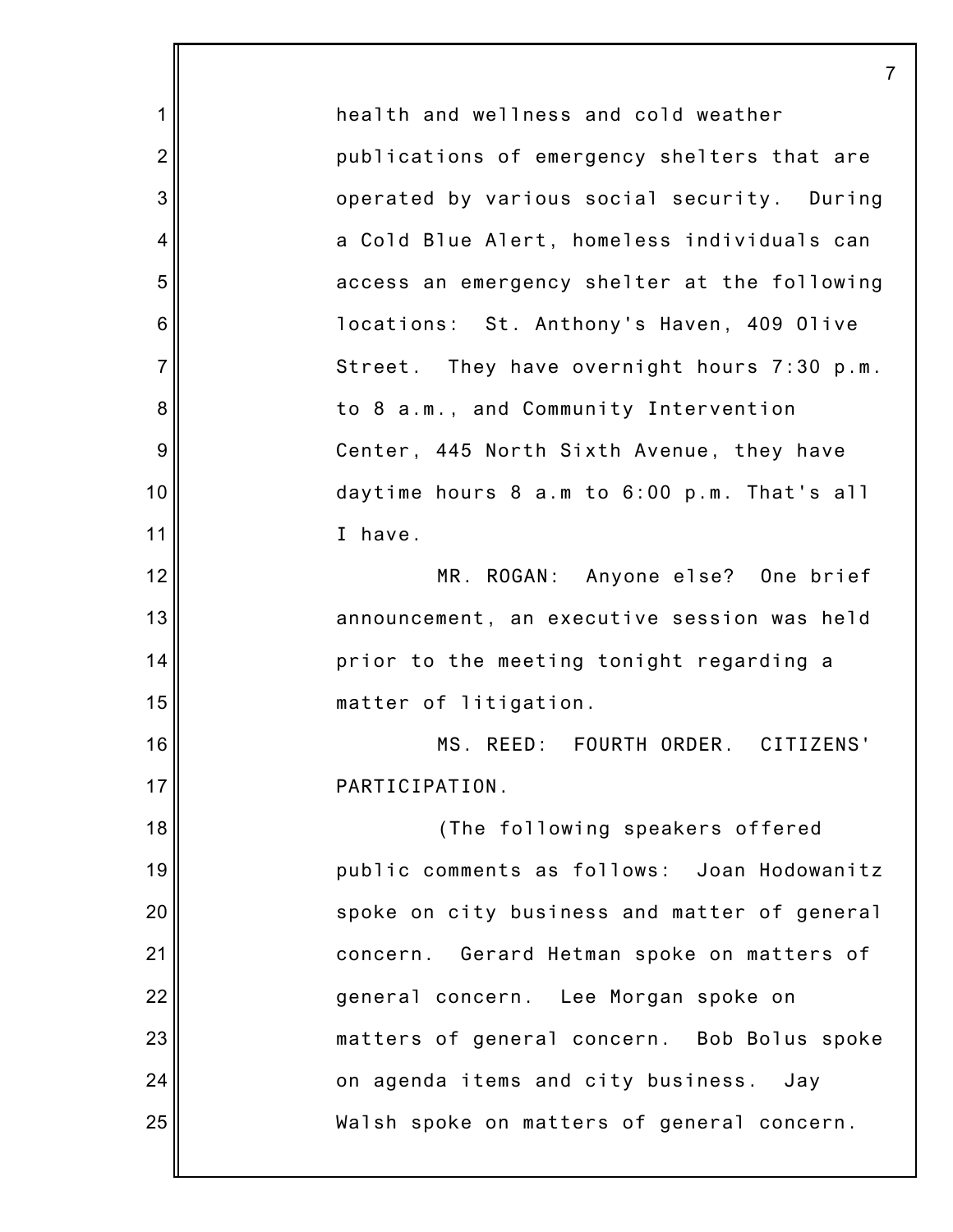|                | 8                                           |
|----------------|---------------------------------------------|
| 1              | Ron Ellman spoke on matters of general      |
| $\overline{2}$ | concern. Fay Franus spoke on matter of city |
| 3              | business and matters of general concern.    |
| $\overline{4}$ | Glyniss Johns spoke on matters of general   |
| 5              | concern. Dave Dobrzyn spoke on matters of   |
| 6              | general concern. Marie Schumacher spoke on  |
| $\overline{7}$ | city business and matters of general        |
| 8              | concern.                                    |
| 9              | MS. REED: FIFTH ORDER. 5-A.                 |
| 10             | MOTIONS.                                    |
| 11             | MR. ROGAN: Mr. Perry, any motions           |
| 12             | or comments?                                |
| 13             | MR. PERRY: Yes, just a couple. As           |
| 14             | far as the meetings on Monday, to tell the  |
| 15             | truth, meetings are my favorite part of the |
| 16             | week. This is the longest I get to sit down |
| 17             | at one stretch of time ever so I have no    |
| 18             | problem with meetings. I'll actually fall   |
| 19             | on the sword a little bit, one of the       |
| 20             | reasons why we moved meetings to Monday was |
| 21             | for my work schedule. As you know, at the   |
| 22             | time I was working in West Hazelton and the |
| 23             | meetings were on Thursdays and it was       |
| 24             | difficult for me to get here and they asked |
| 25             | me my day off, my one day off a week is     |
|                |                                             |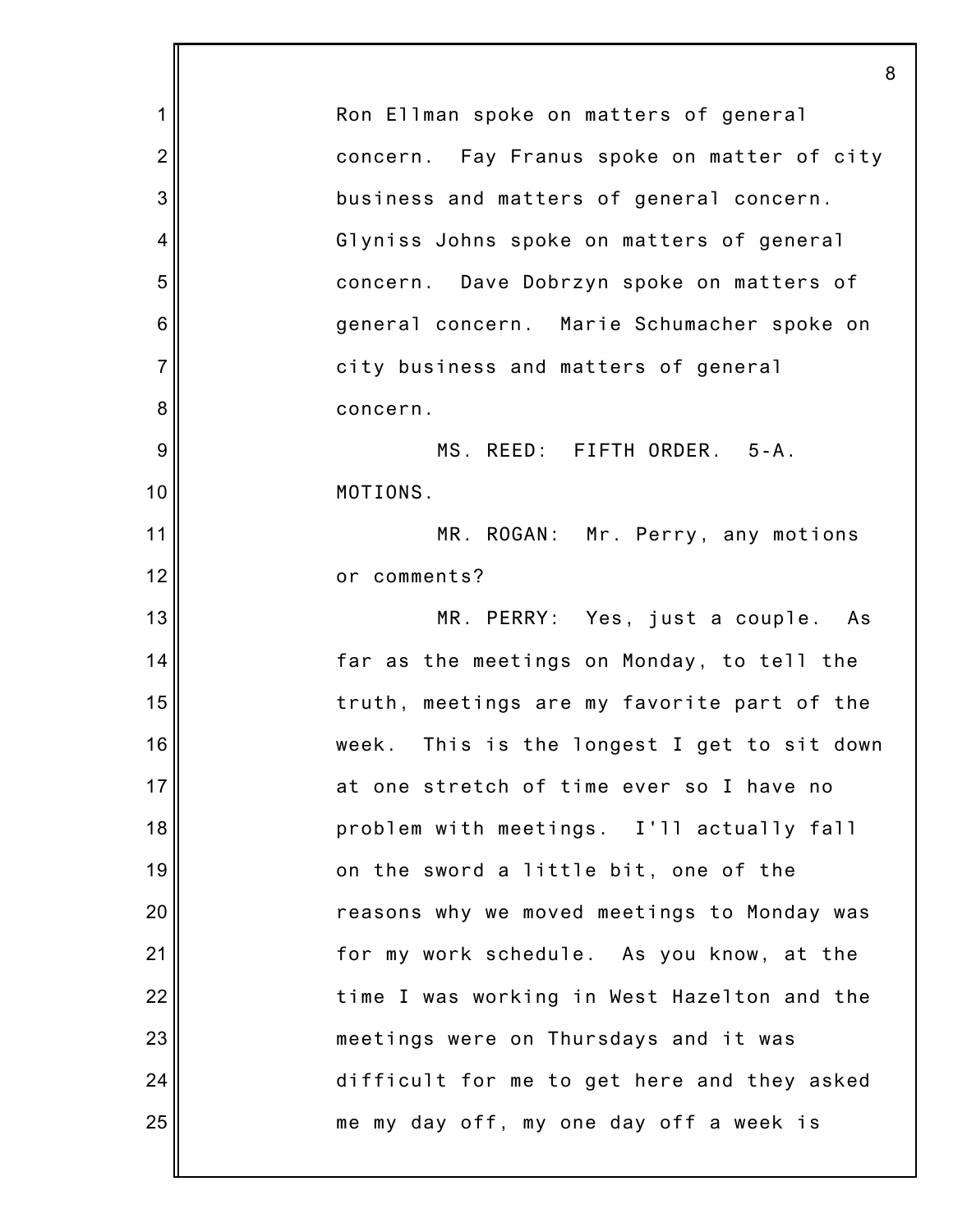|                | 9                                            |
|----------------|----------------------------------------------|
| $\mathbf 1$    | Monday, so that was one of the reasons why   |
| $\overline{2}$ | we kind of shifted them.                     |
| 3              | But as far as rescheduling a meeting         |
| 4              | that falls on an off day, yeah, I never have |
| 5              | an issue with that as long as I'm free to    |
| 6              | show up at the meeting. If it's a night I'm  |
| $\overline{7}$ | working, the meeting can go on I just might  |
| 8              | not be able to be there, but, you know, I'm  |
| 9              | definitely not a man that's afraid of work   |
| 10             | and, like I said, meetings are -- you know,  |
| 11             | they are one of my favorites parts of the    |
| 12             | week.                                        |
| 13             | Mrs. Reed, we did talk a little bit          |
| 14             | about the property on 641 Pittston Avenue.   |
| 15             | I have been dealing with the property over   |
| 16             | there for some weeks now about a damaged     |
| 17             | drain pipe and we did get a response from    |
| 18             | DPW, I forwarded that response to the        |
| 19             | property owner, and I guess where we are at  |
| 20             | right now is the property owner we are just  |
| 21             | like on-site visit with a representative     |
| 22             | from DPW who determined the cause of the     |
| 23             | problem I guess is the best way to put it    |
| 24             | and we just want to see damage, the cause of |
| 25             | the problem, who is responsible for it, how  |
|                |                                              |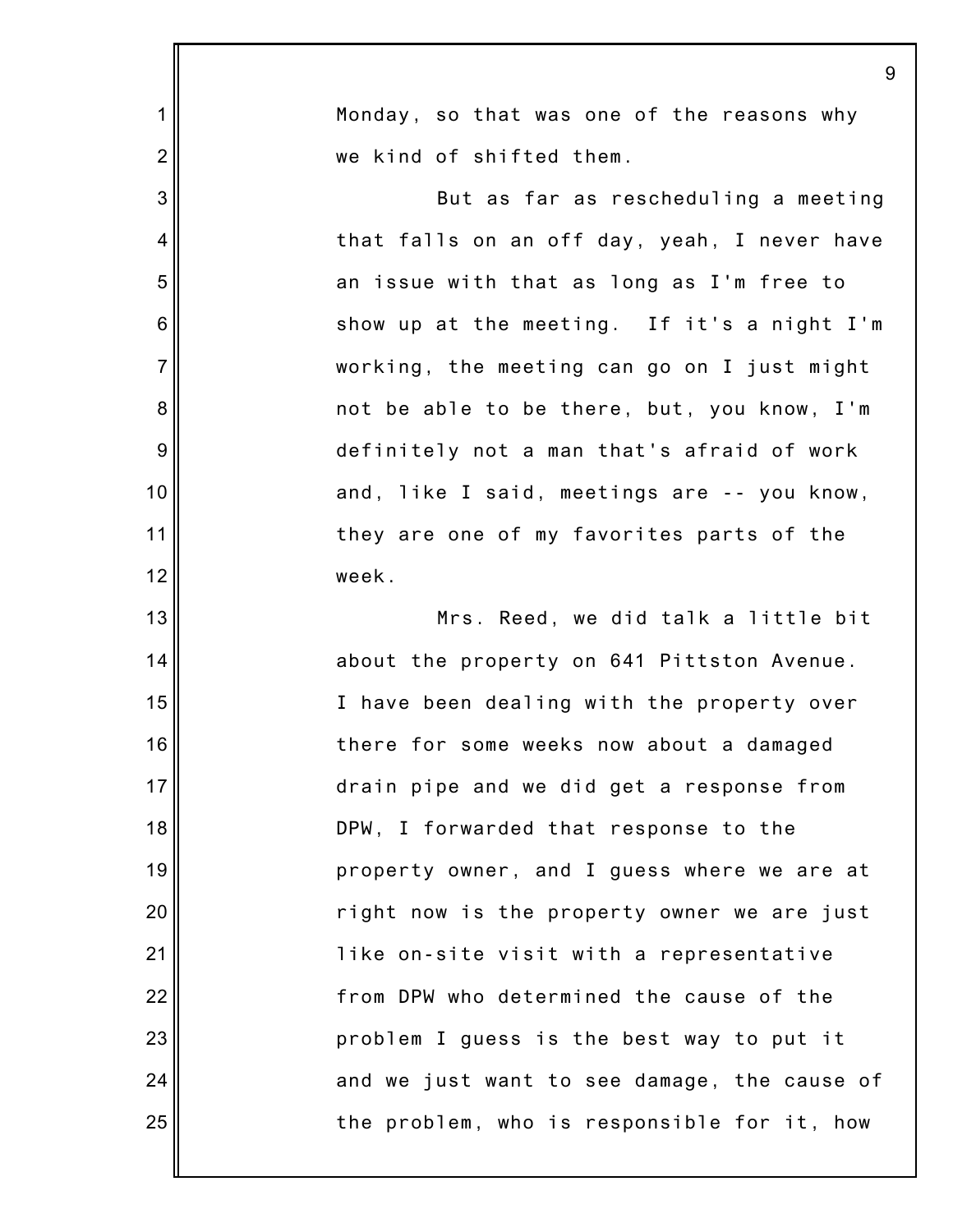it's going to be get fixed and a timeline. I'm more interested in a timeline since it is on a city street that abuts his sidewalk and what's happening now when we are having the cold and warm weather go back and forth, the drainage bleeds out into the street, runs onto Pittston Avenue and then freezes and we have that extra definitely unneeded layer of ice on the bottom of that hill crest there and it's going to definitely be an issue sooner rather than later. So if we could forward a copy of that to the DPW for a request of a representative and then if we could also send that same letter to the property owner on Pittston Avenue at the address of 2641 Pittston and that way they are both in the loop and we can definitely get them together. I have no problem being the liaison for them and getting these guys together to fix this issue, but it just can't be one of those issues this goes on. I want to get this taken care. That's really the only two things I have for you today, Mr. Rogan.

10

1

2

3

4

5

6

7

8

9

10

11

12

13

14

15

16

17

18

19

20

21

22

23

24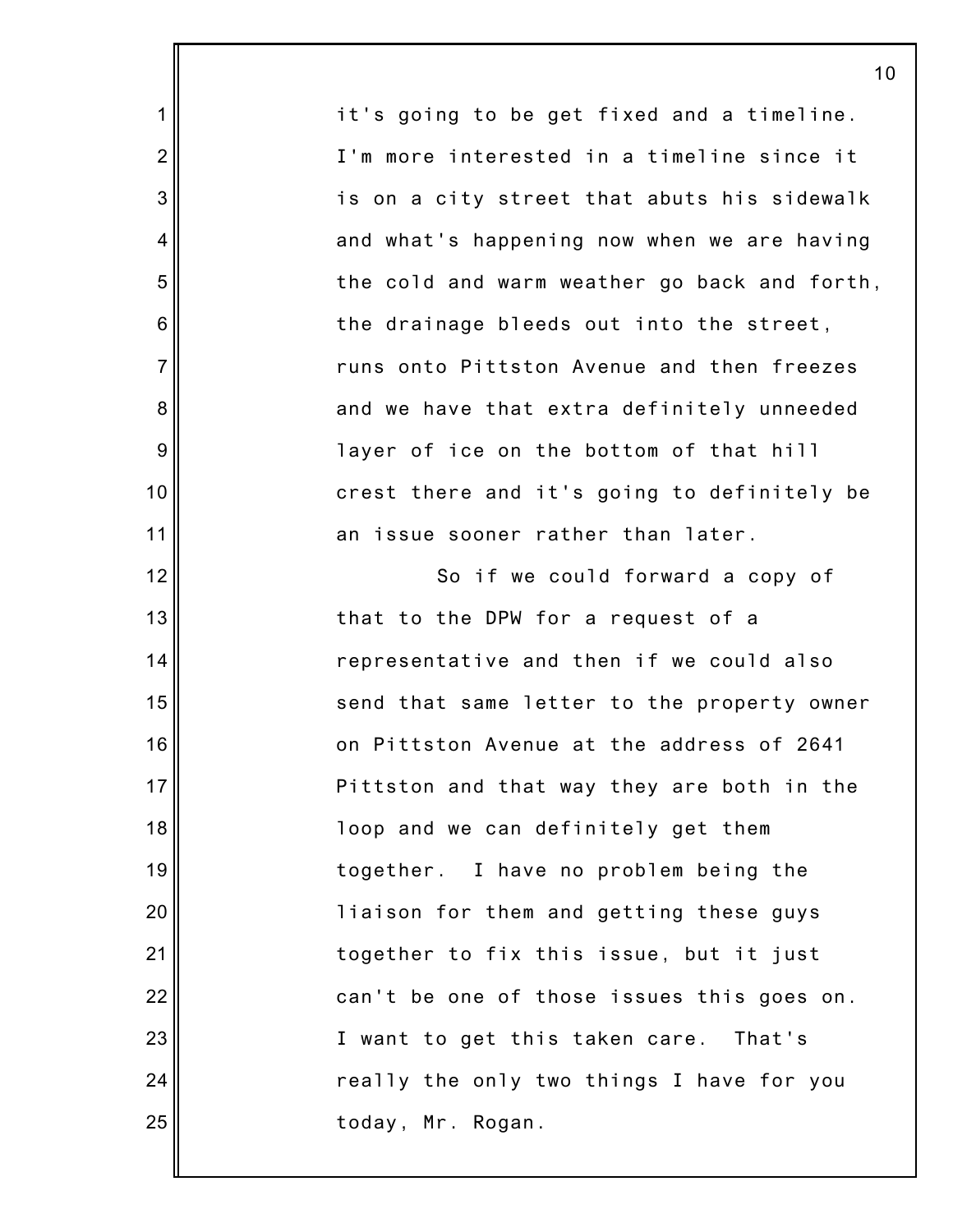|                | 11                                           |
|----------------|----------------------------------------------|
| 1              | MR. ROGAN: Thank you. Mr. Donahue,           |
| $\overline{c}$ | any motions or comments?                     |
| 3              | MR. DONAHUE: Yes, just a respond to          |
| 4              | Fay, I would be more than happy to           |
| 5              | reschedule meetings at any time. I mean, at  |
| 6              | some point, you know, in the beginning of    |
| $\overline{7}$ | the year it's a little different but         |
| 8              | absolutely at the end of the year when you   |
| 9              | get a Columbus Day, you know, a Veteran's    |
| 10             | Day when we have budget going on I think     |
| 11             | it's more important to schedule those so I'd |
| 12             | be in favor of rescheduling them any time.   |
| 13             | And then in response to Joan, I'd            |
| 14             | being in favor of releasing the storm water  |
| 15             | study as soon as we receive it, and in terms |
| 16             | of your question for PEL, I also have the    |
| 17             | same concerns, I meant to bring those up     |
| 18             | today but our meeting with PEL was cancelled |
| 19             | today, so I will reach out to them this      |
| 20             | week.                                        |
| 21             | I would just like to start off by            |
| 22             | saying how extremely frustrated and fed up I |
| 23             | am with government at all levels. We have a  |
| 24             | federal government that could be best        |
| 25             | described as dysfunctional. On the state     |
|                |                                              |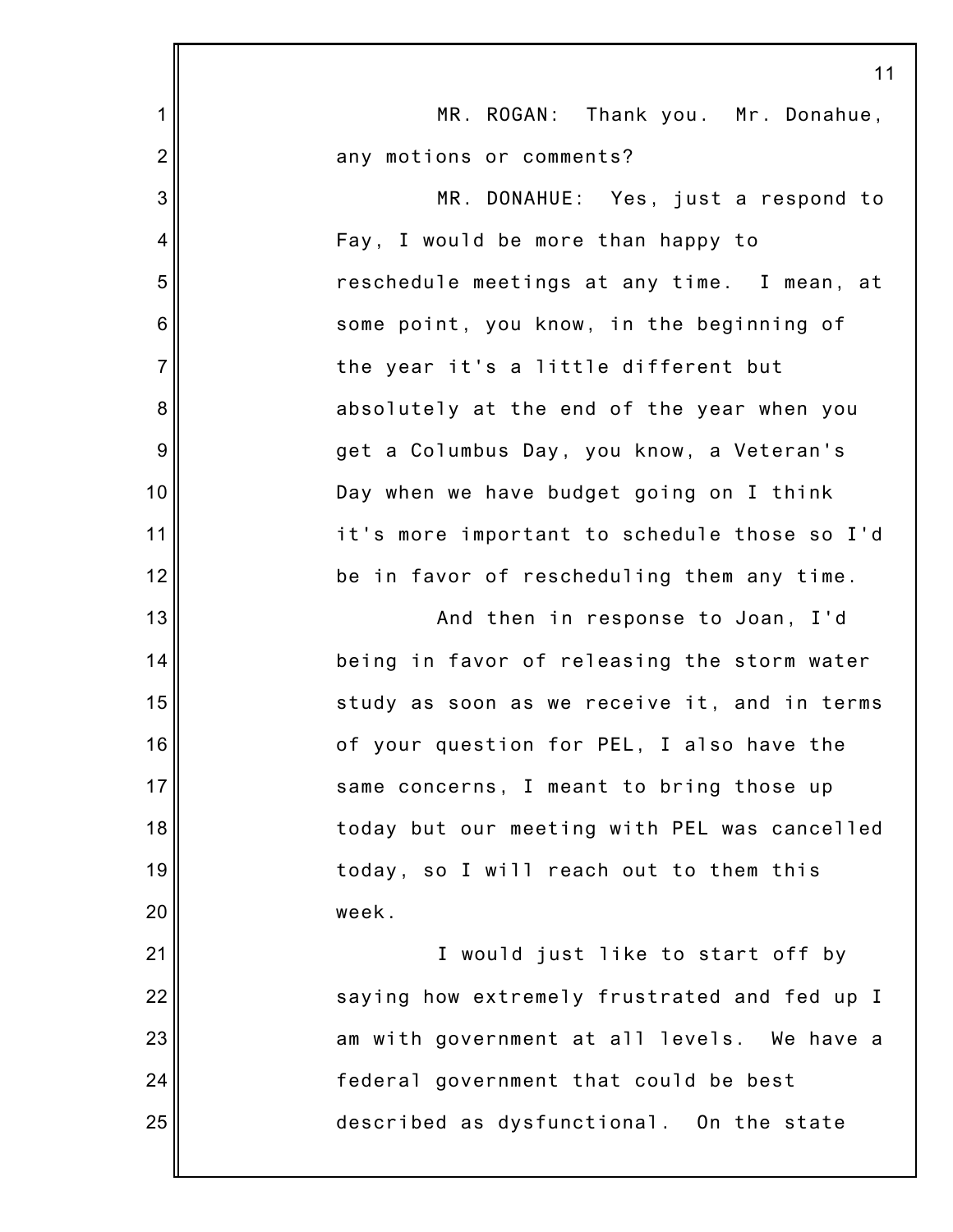level we have a legislature that is too bloated and ineffective to get anything of substance actually done. Our county government is not only under investigation regarding the county prison, but it also lacks the quality of leadership that is desperately needed at this moment. We have a school district under investigation with a school board majority that just can't seem to get out of it's own way, and now we have a city who has a mayor who has a mayor who is apparently under FBI investigation at a time when he have much work to be done on issues such as storm water, quality of life, garbage infrastructure, economic development, just to name a few.

1

2

3

4

5

6

7

8

9

10

11

12

13

14

15

16

17

18

19

20

21

22

23

24

25

I truly believe that the decisions we make over the next 18 to 24 months concerning those issues, and many more, will have implications for decades to come. Now is not the time to be distracted. A mayor cannot lead from a foxhole. The residents of this city deserve better leadership than that. So I will again call on the mayor to publically address this issue himself, not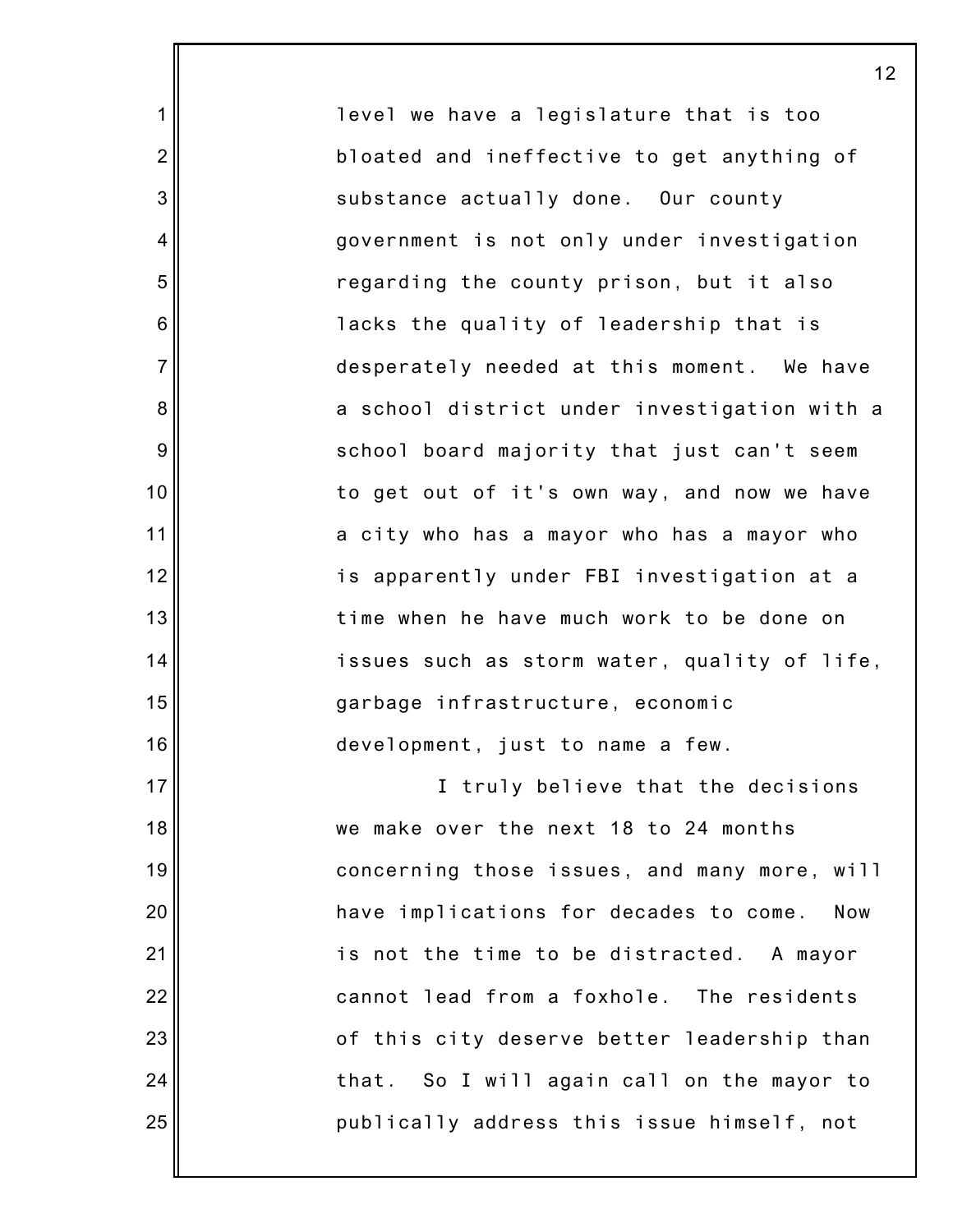1 2 3 4 5 6 7 8 9 10 11 12 13 14 15 16 17 18 19 20 21 22 23 24 25 13 through his attorney. If he did not nothing wrong, he should make a statement to that effect and get to work addressing the issues that the city faces. If he did do wrong, he needs to resign before he takes this city and its residents down along with him. That's all I have tonight. MR. ROGAN: Thank you. Mr. Evans, any motions or comments? MR. EVANS: A couple of comments, on the Arcadis study, the plan at this point the plan at this point to have -- once the study is finished and we have a copy, obviously we want to make that copy available to the public, and then we will have probably a public caucus or a work session to really flesh out what's in the study and we could have a better conversation of what's going to happen in the future. As far as the snow removal is concerned, there is an ordinance that requires sidewalks to be cleared within 24 hours so I would like to send a letter to LIPS asking how many warnings or citations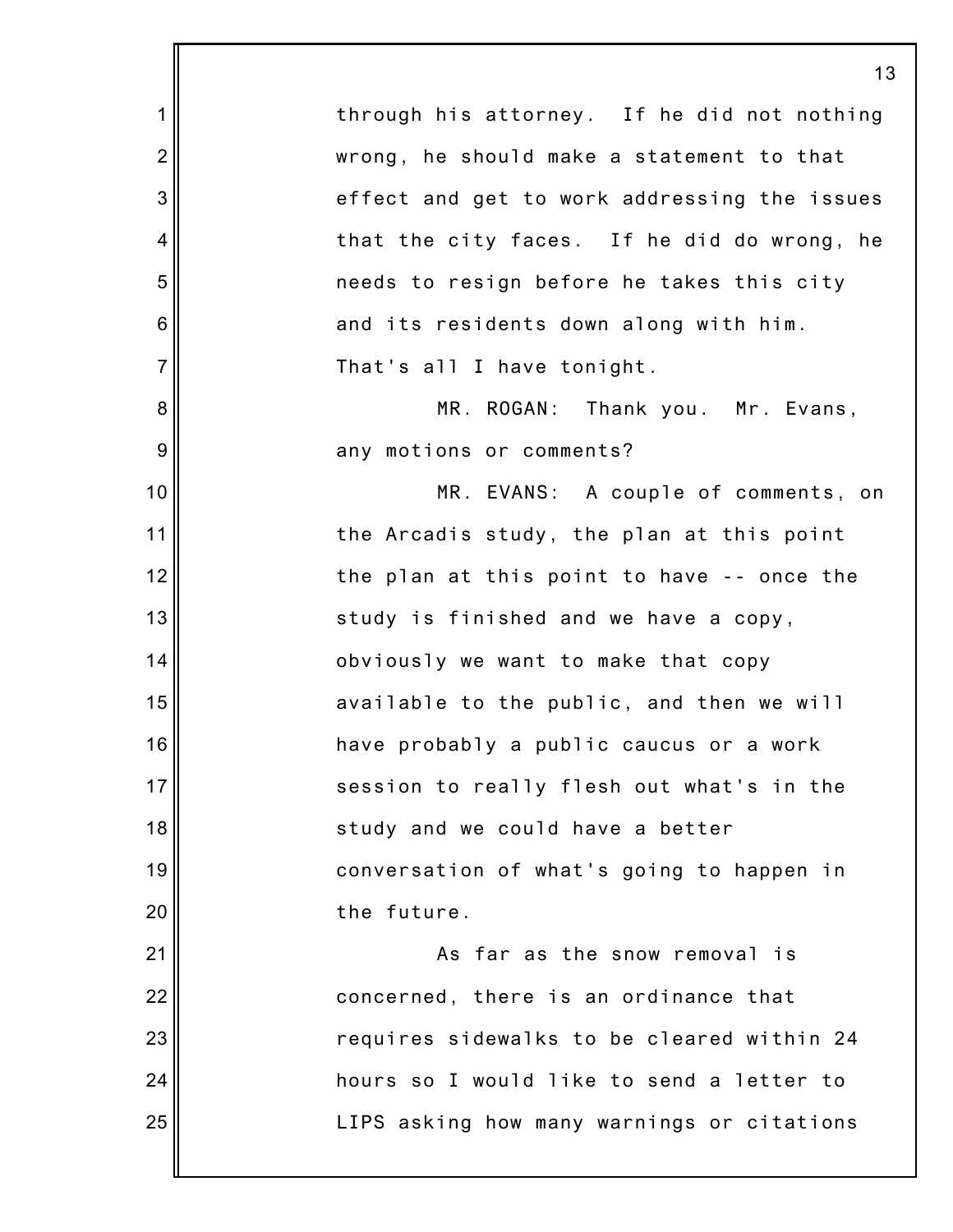or tickets were issued following the last storm, if we can. I think that's important because same thing, I walk all over the city, of course, and I walk especially downtown and some of the sidewalks were atrocious, especially the ones associated with business. There is no excuse for that. It's a travesty and it should be dealt with and corrected as best we can.

1

2

3

4

5

6

7

8

9

10

11

12

13

14

15

16

17

18

19

20

21

22

23

24

25

This past Wednesday the county commissioners approved \$160,000 contract to an environmental planning and design LLC to update the zoning code for nine municipalities that are part of the SAPA, the Scranton-Abington Planning Association, so I was a very early supporter of the SAPA concept and I continue to offer my support whenever I can and, in fact, my involvement dates back to the very beginning in 2006, so this grant will allow nine municipalities to begin the planning for nine separate zoning codes while simultaneously keeping in mind what is happening in their neighboring communities while keeping the cost well below what they would have been otherwise,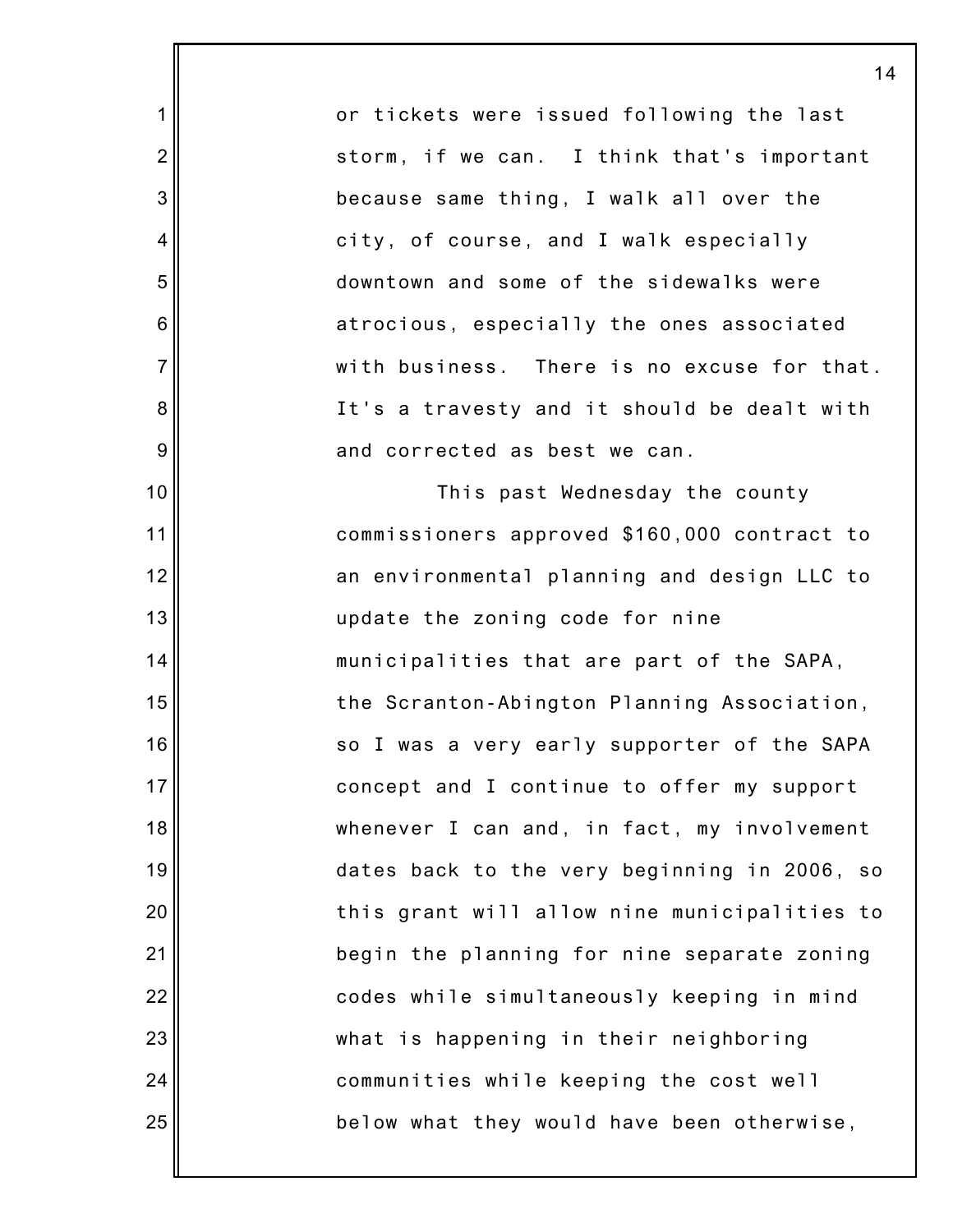so I would like to thank Commissioner Notarianni and Commissioner O'Malley for their "yes" votes on this contract, clearly they understand this initiatives to the SAPA municipalities and on how important is update their zoning codes. As far as the county commissioner that voted in the negative, not so much.

1

2

3

4

5

6

7

8

9

10

11

12

13

14

15

16

17

18

19

20

21

22

23

24

25

So now this clears the way for a new zoning code in Scranton that is long overdue and extremely important in maintaining a proper safety net for our neighborhoods as well. If done correctly, it will create an environment for growth and development within our city and we expect that to happen soon, the consultant is now hired, the money has been appropriated and we would expect that to happen within the next few months that process getting started so I'm looking forward to it.

And I would encourage once this process starts, it should be here at city council chambers at that table. I would neighborhood groups, citizens, the business community to be engaged in this process.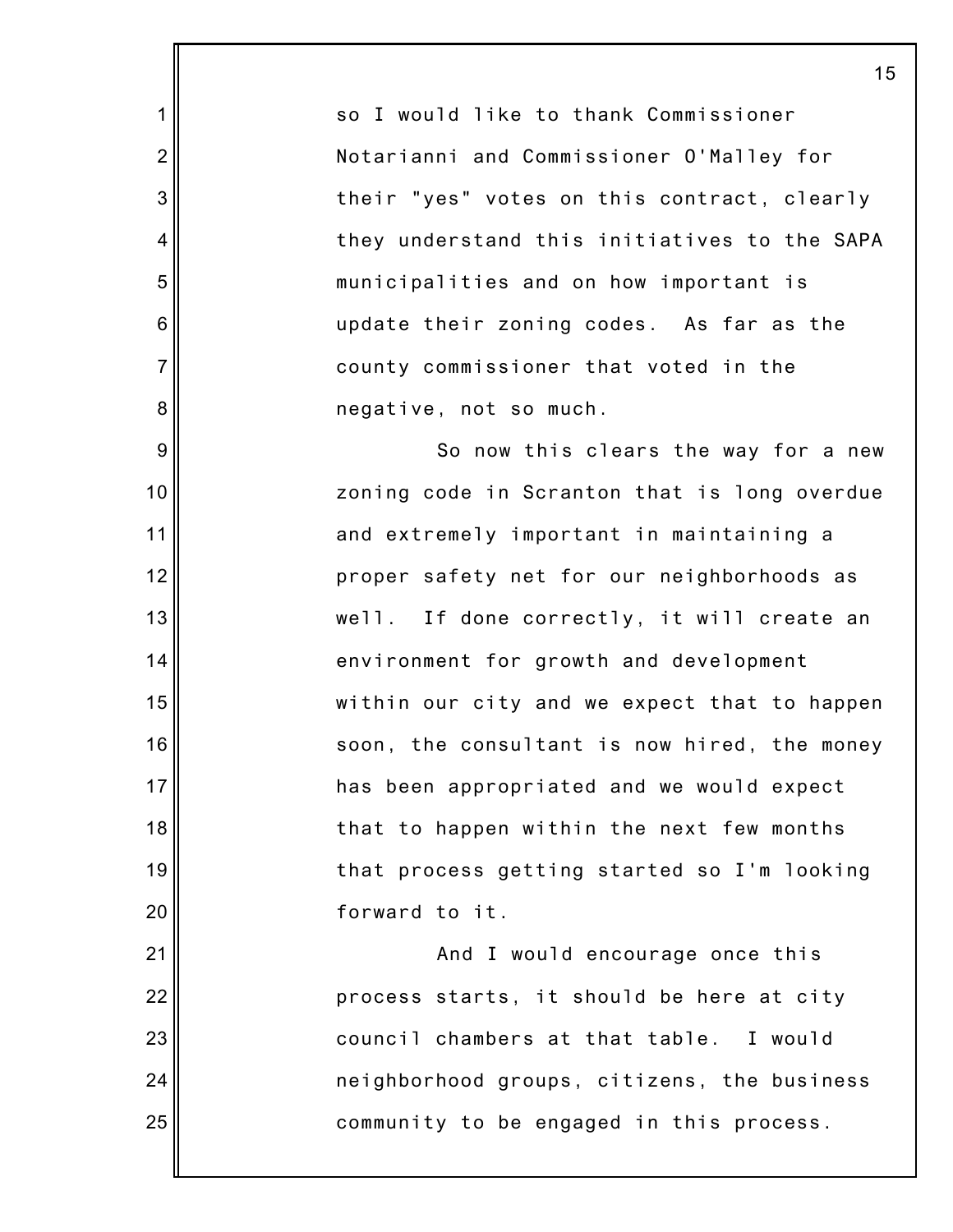|                 | 16                                           |
|-----------------|----------------------------------------------|
| 1               | And that's all I have for now.               |
| $\overline{2}$  | MR. ROGAN: Thank you. Mr. Gaughan,           |
| 3               | any motions or comments?                     |
| 4               | MR. GAUGHAN: Yes. The first thing            |
| 5               | I'd like to say is how sorry I was to hear   |
| $6\phantom{1}6$ | about the passing of a police officer in the |
| $\overline{7}$  | city, 16-year veteran Dan Schaufler. I       |
| 8               | didn't know police officer Schaufler, but    |
| 9               | everything that I have read about him online |
| 10              | and I have heard about him over the last few |
| 11              | days, he was a terrific police officer and a |
| 12              | terrific family man, so my thoughts and my   |
| 13              | prayers go out to him and his family at this |
| 14              | difficult time.                              |
| 15              | In the caucus I brought up a few             |
| 16              | things that I'd like an update on.<br>Number |
| 17              | one, I'd ask that we send a letter to the    |
| 18              | mayor and to the superintendent on a shared  |
| 19              | services update. The way that we left it in  |
| 20              | the last two months we met with the mayor    |
| 21              | and the superintendent and the ball was      |
| 22              | really in their court in both                |
| 23              | administrations on whether or not to proceed |
| 24              | with the number of initiatives that we gave  |
| 25              | them and the report that we presented to     |
|                 |                                              |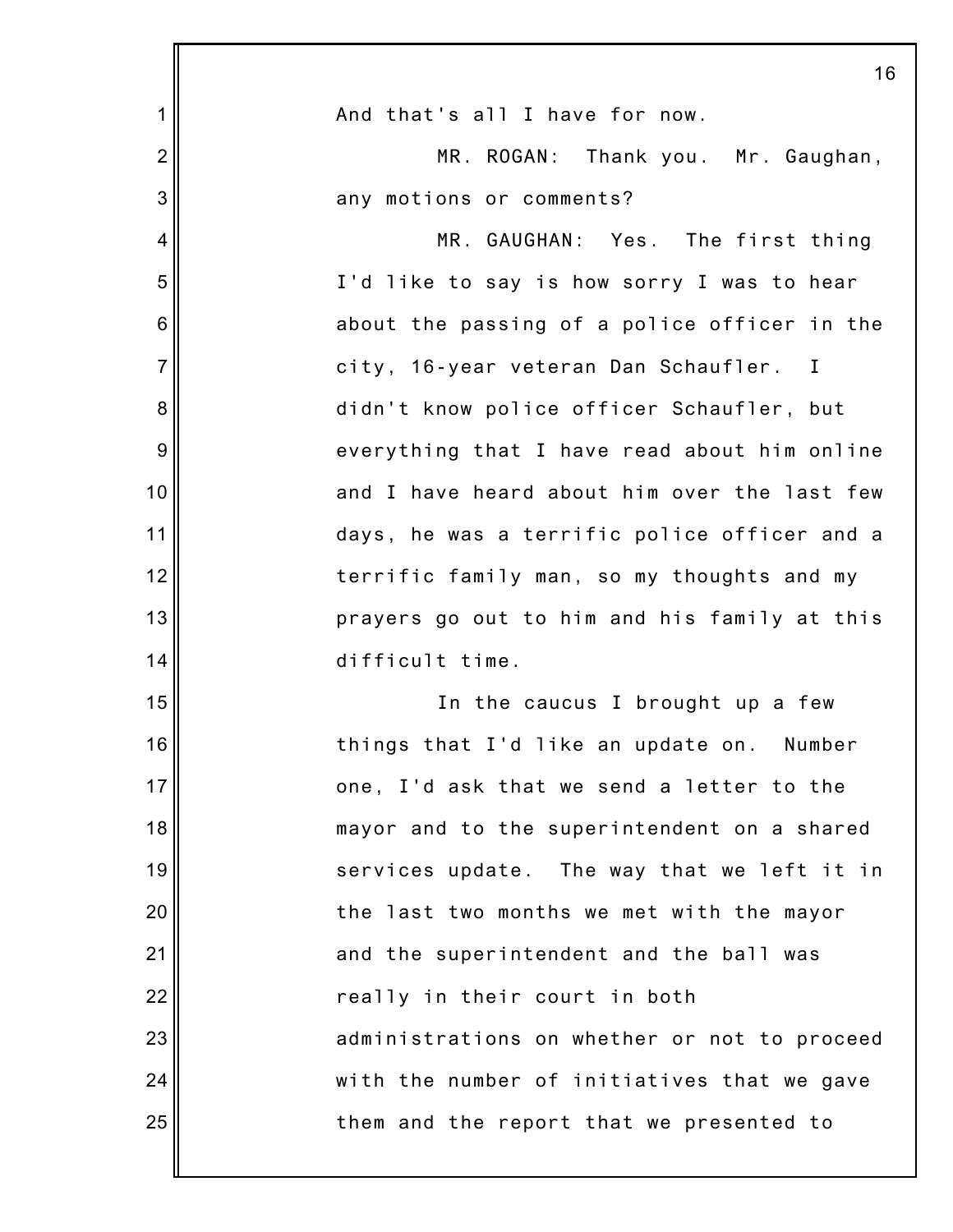them so I'd like an update on where we are there.

1

2

3

4

5

6

7

8

9

10

11

12

13

14

15

16

17

18

19

20

21

22

23

24

25

Also, I asked again for an update on the -- and I think Mrs. Hodowanitz asked as well, for an update on the Serrenti Center, how much money we have spent there, and also whether or not the city intends at this point to build a pole barn for the police department. It did mention that in the budget narrative and I'm confused as to why because as we had discussed in caucus I was under the assumption, and I think my colleagues were as well that when this council voted to acquire that piece of property up in the Hill Section it was under the guise that we were going to do that in lieu of having to build a pole barn for extra storage, so if something has changed I think we should be updated on that. Also, Mrs. Reed, I received a complaint about West Mountain Road,

> dangerous conditions up there, so I'll give you more details after the meeting, I have an e-mail from a gentleman. Also, East Mountain Road apparently is a mess after the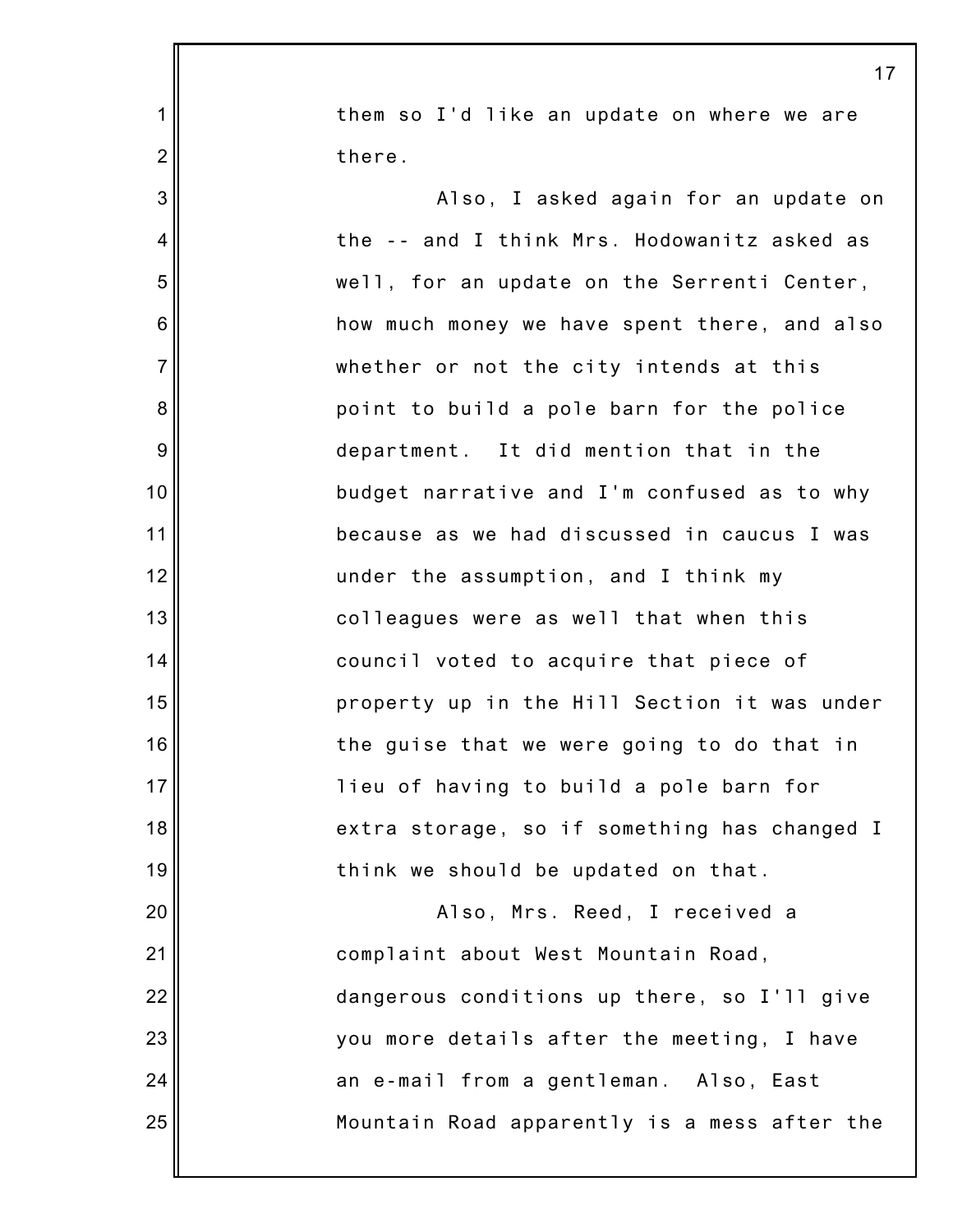|                 | 18                                           |
|-----------------|----------------------------------------------|
| 1               | storm still and after some flooding.<br>We   |
| $\overline{2}$  | also received an issue about the Neil        |
| 3               | Armstrong school issues in the morning and   |
| $\overline{4}$  | after school with parking so we did forward  |
| 5               | that to Chief Graziano.                      |
| 6               | As it relates to Scranton Tomorrow,          |
| $\overline{7}$  | Mrs. Schumacher brought that up, I do        |
| 8               | believe that Mrs. Collins was supposed to    |
| 9               | come in to give us an update on the progress |
| 10              | of Scranton Tomorrow and I think -- yeah, we |
| 11              | did have to reschedule her, so we could      |
| 12              | should see that within the next few weeks.   |
| 13              | Just to echo what Mr. Donahue had            |
| 14              | said about the mayor, you know, first of all |
| 15              | let me say this again, I don't think it's    |
| 16 <sup>1</sup> | right for anyone in this city to speculate   |
| 17              | on anything. I don't think it's fair to the  |
| 18              | mayor, I don't think it's fair to anybody,   |
| 19              | and I do think that we have to let the       |
| 20              | investigation run its course and the facts   |
| 21              | eventually will come out and as frustrating  |
| 22              | as it is to my colleagues and probably all   |
| 23              | of you in the city, the FBI is going to do   |
| 24              | their investigation and we will eventually   |
| 25              | know the facts and, you know, that's what I  |
|                 |                                              |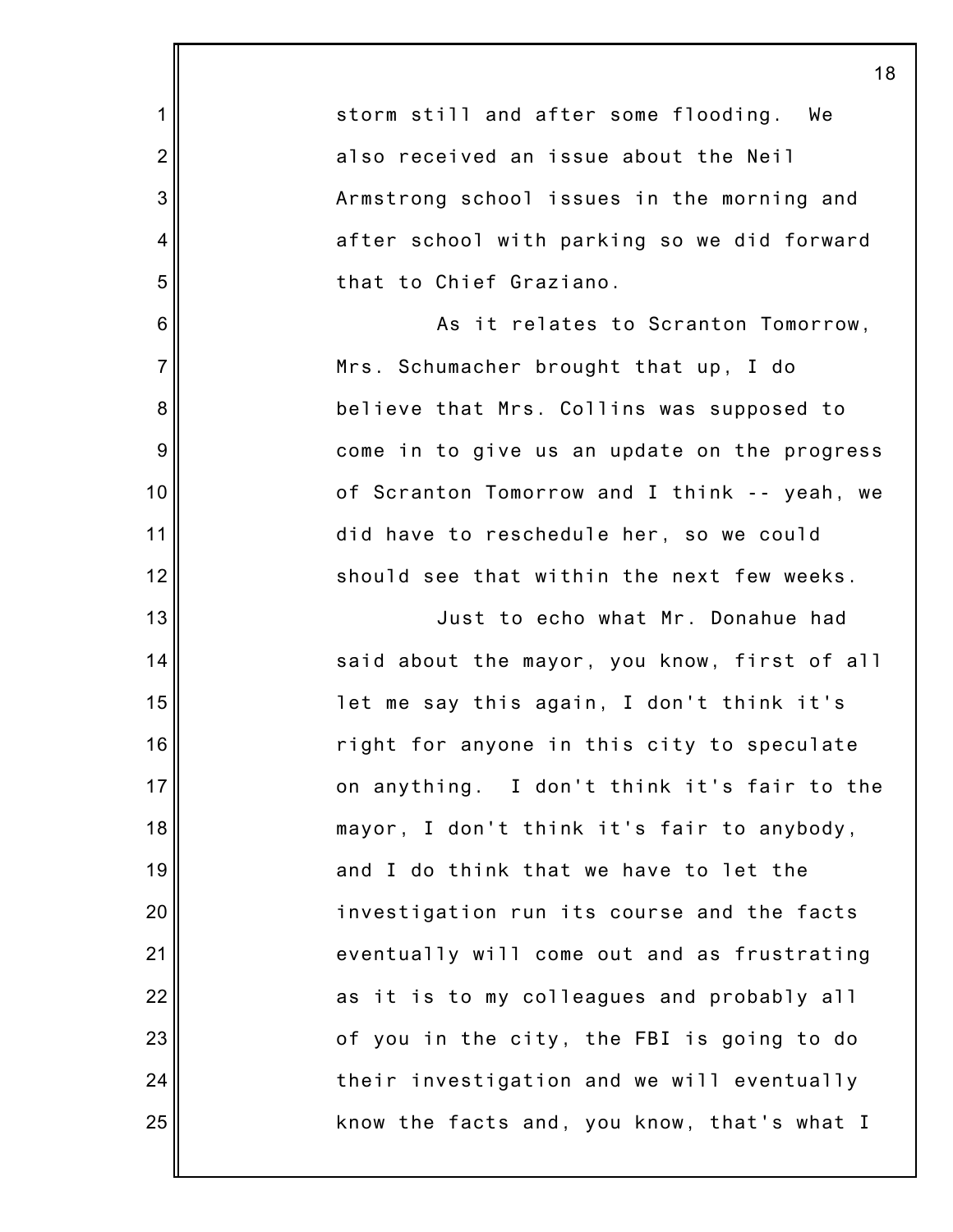think I have prided myself on so far in five years on council is making a determination once you have seen all of the facts. Again, I only think that that is fair to the mayor, to his family. If the mayor didn't do anything wrong, great. If he did do something wrong, then it will be dealt with in the appropriate fashion. I do think though that we need to hear from the mayor, not just through his attorney but from him because I don't think, as Mr. Donahue alluded to, I don't think we can sit up here and pretend that this whole thing isn't effecting the operation of the city. We can't just sit up here for I don't know how long this is going to go on for, but we can't just pretend it's not effecting business. Somebody brought up PEL and whether it affects the credit rating, so I do think that if the mayor didn't do anything wrong then he should address the public and should address council and just be upfront about the whole situation. And that's all I have this week. Thank you. MR. ROGAN: Thank you. Just a

19

1

2

3

4

5

6

7

8

9

10

11

12

13

14

15

16

17

18

19

20

21

22

23

24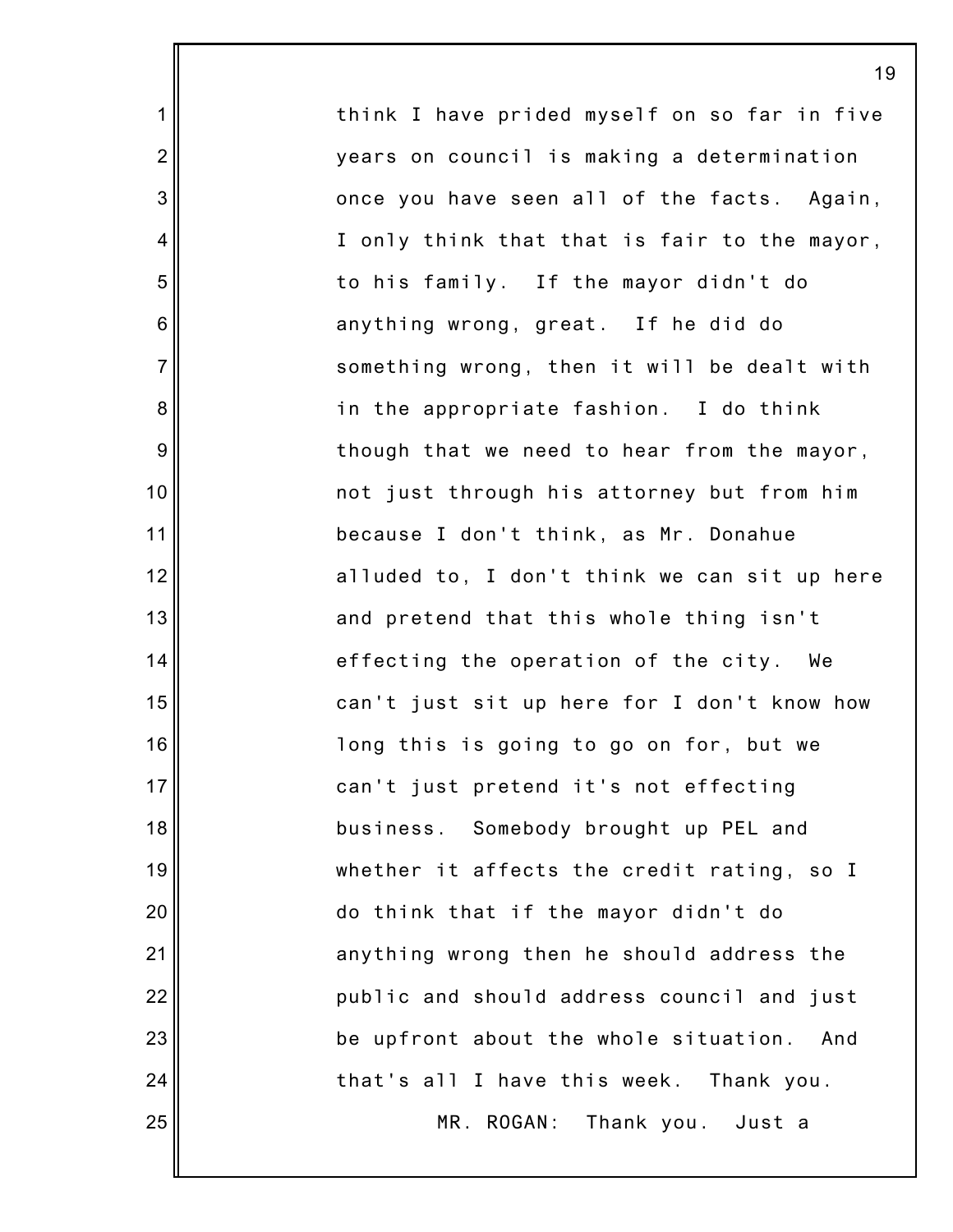couple of items, last week a resident spoke regarding a handicapped sign on East Mountain and I just want to thank Chief Graziano for sending a very lengthy reply. If we can forward that to the resident that came, there is pictures included as well and very important to hear both sides of the story. You know, we can tell by the pictures provided here why this handicapped sign was denied, so I want to thank Chief Graziano for his lengthy explanation of that situation and we'll forward that reply along to the resident as well.

1

2

3

4

5

6

7

8

9

10

11

12

13

14

15

16

17

18

19

20

21

22

23

24

25

Sticking to signage issues, I was contacted by a new business that's moving into the city regarding a 15-minute parking spot for in front of their business. I will send that address along to our city clerk, but they asked a question and I don't think anyone has ever given an answer on this where some of the signs in front of businesses will say "15 minute bank parking only" or "15 minute parking for this business." They wanted to know what the requirements were to have a business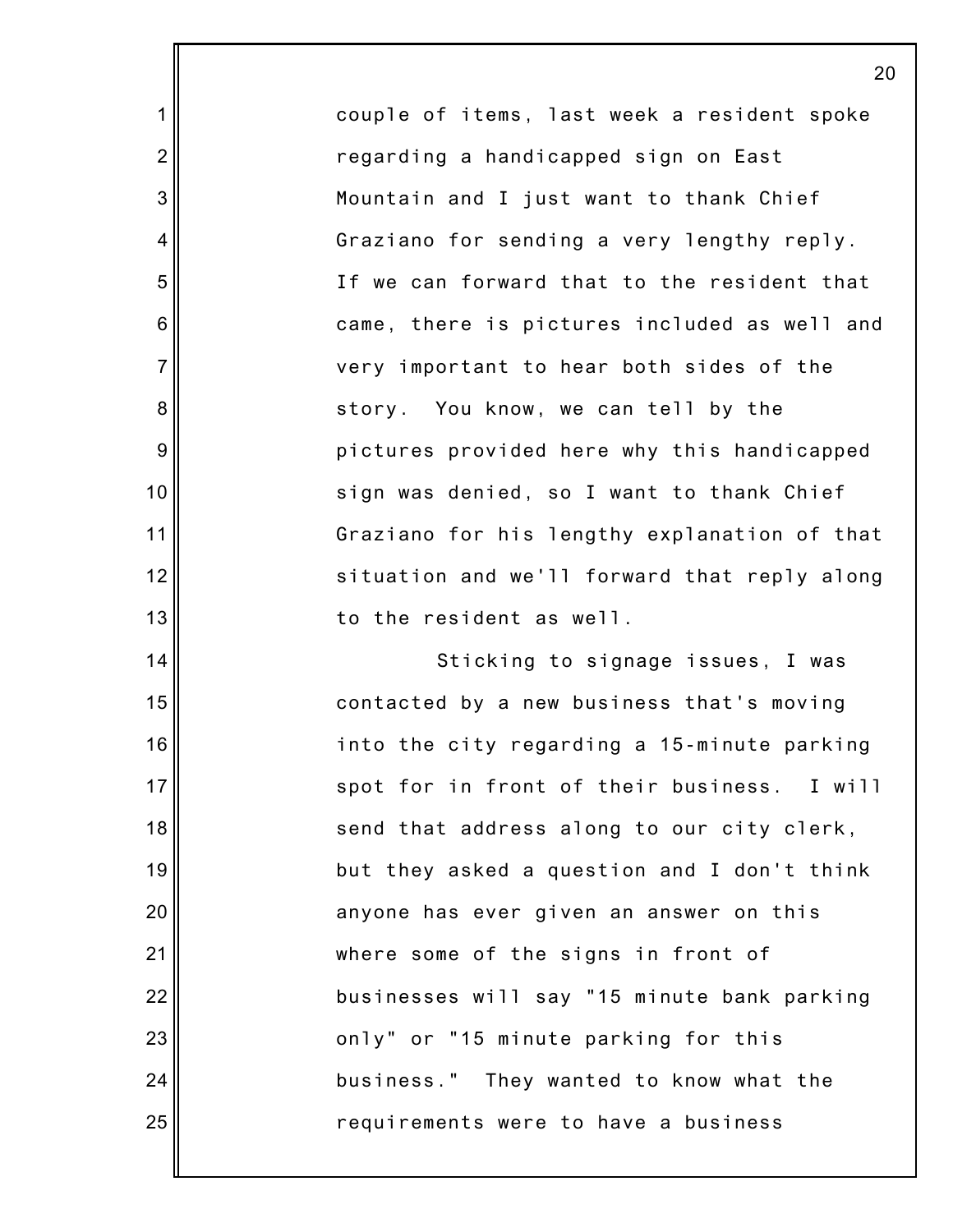specific 15 minute parking sign or just a general 15 minute parking sign and I think that's something, especially that we see a lot of growth in particularly smaller businesses in our downtown, it's a request that we are going to hear more and more over the coming months.

1

2

3

4

5

6

7

8

9

10

11

12

13

14

15

16

17

18

19

20

21

22

23

24

25

And, finally, just one quick comment, not something I typically bring up at council meetings, but I have been on council for nine years and part of being a council member whether you like it or not is dealing with the media, and I just wanted to give a thank you out to Eric Deabill who is moving on from WYOU. He has covered city council I think since I was first elected. I have done a number of interviews with him and he has always been nothing but fair. Gave great coverage to what was going on in our meeting, as is all the TV media in our area, but I just want to give him a thank you for all his great work and a congratulations and we wish him well in his new position. That's all. MS. REED: 5-B. FOR INTRODUCTION –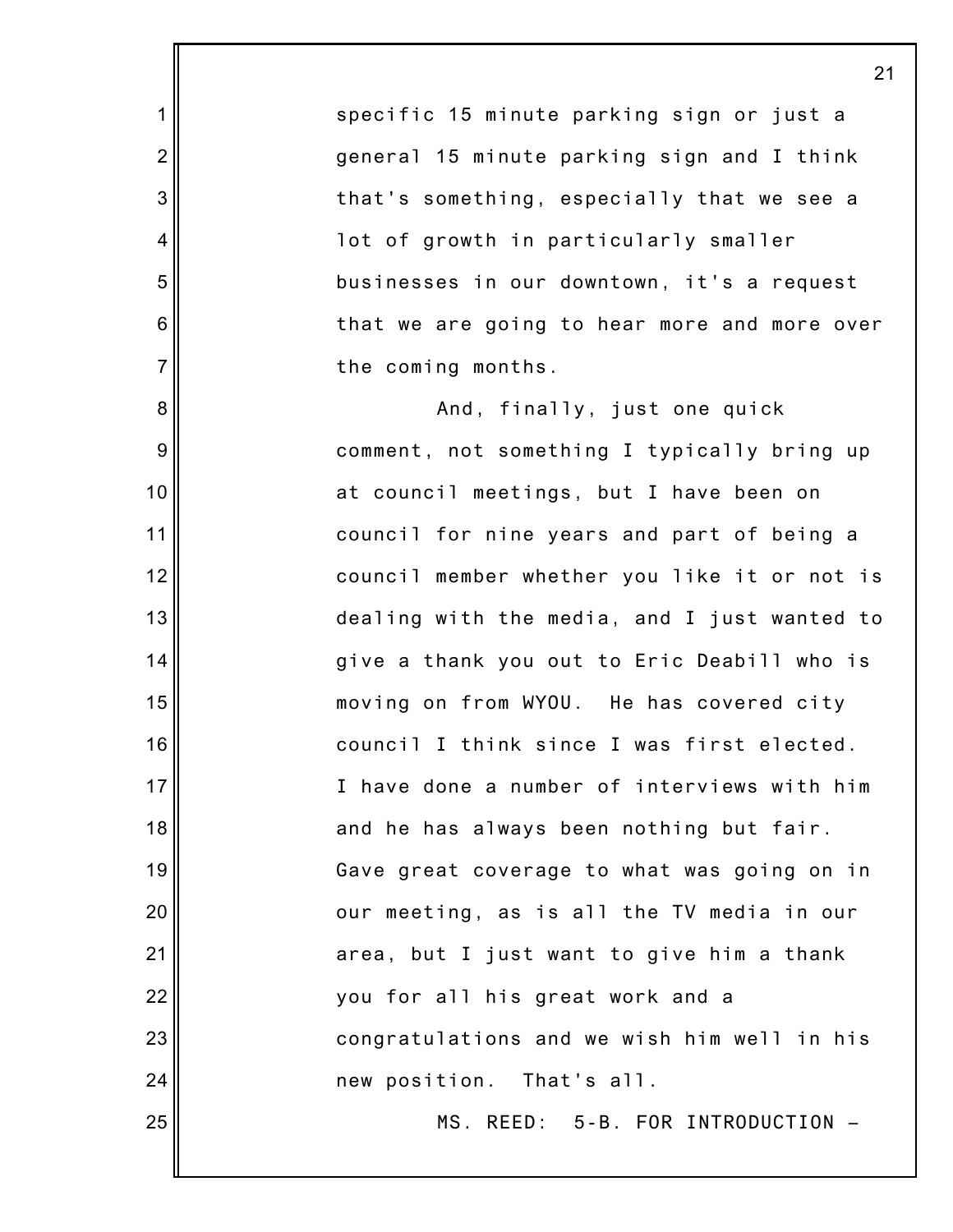|                  | 2:                                             |
|------------------|------------------------------------------------|
| 1                | AN ORDINANCE - ESTABLISHING A "NO PARKING"     |
| $\overline{2}$   | ZONE ALONG THE SOUTHERLY SIDE OF LACKAWANNA    |
| 3                | AND JEFFERSON AVENUE (S.R.3018) FROM SEGMENT   |
| 4                | 0010 OFFSET 0300 (KRESSLER COURT               |
| 5                | INTERSECTION) EXTENDING NORTH TO A DRIVEWAY,   |
| 6                | AT SEGMENT 0010 OFFSET 0630.                   |
| $\overline{7}$   | MR. ROGAN: At this time, I'll                  |
| 8                | entertain a motion that Item 5-B be            |
| $\boldsymbol{9}$ | introduced into its proper committee.          |
| 10               | MR. PERRY: So moved.                           |
| 11               | MR. EVANS: Second.                             |
| 12               | MR. ROGAN: On the question?                    |
| 13               | MR. EVANS: On the question, this               |
| 14               | request to create a 300 foot no parking zone   |
| 15               | in downtown Scranton because of a driveway     |
| 16               | adjustment for a project that, quite           |
| 17               | frankly, should have been never been           |
| 18               | approved boy the zoning board in the first     |
| 19               | place is concerning at the very least.<br>This |
| 20               | PennDOT regulation driven approved design      |
| 21               | which seems to be another case of applying     |
| 22               | highway design standards on our local          |
| 23               | streets, is another example, in my opinion,    |
| 24               | of wrong headed public policy. We should       |
| 25               | not be eliminating on-street parking in the    |
|                  |                                                |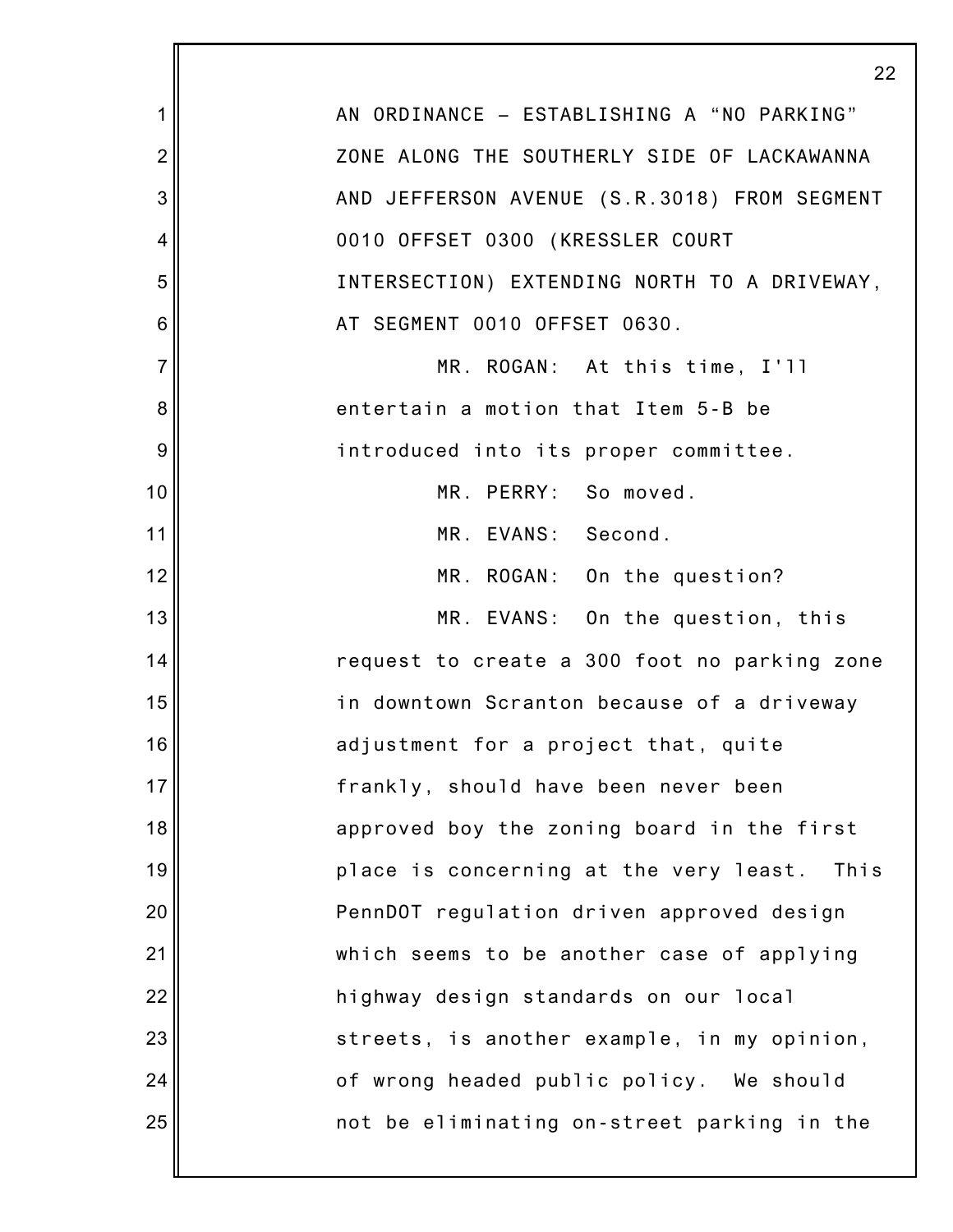downtown. We should be adding on-street parking at every opportunity. Time and again additional on-street parking have proven to make our streets more walkable, increase commerce and are simply safer. So I'll vote to move this forward tonight but I'm requesting that we send a letter to the engineering firm responsible for this design and PennDOT to come before city council prior to the final vote to explain the rationale of this proposal prior to adoption, and while they are here maybe they could be prepared to discuss real solutions for the intersection of Pittston Avenue and Orchard Street, a request made by Councilman Donahue that has gone unanswered to date. It's time that we don't continually rubber stamp these type of ordinances, and we look at different type of designs and have a different kind of dialogue with PennDOT on a going forward basis. I understand it's a state highway, but it's also a city street and it's also our downtown. Some of these rules are absolutely

ludicrous, so hopefully we can begin this

1

2

3

4

5

6

7

8

9

10

11

12

13

14

15

16

17

18

19

20

21

22

23

24

25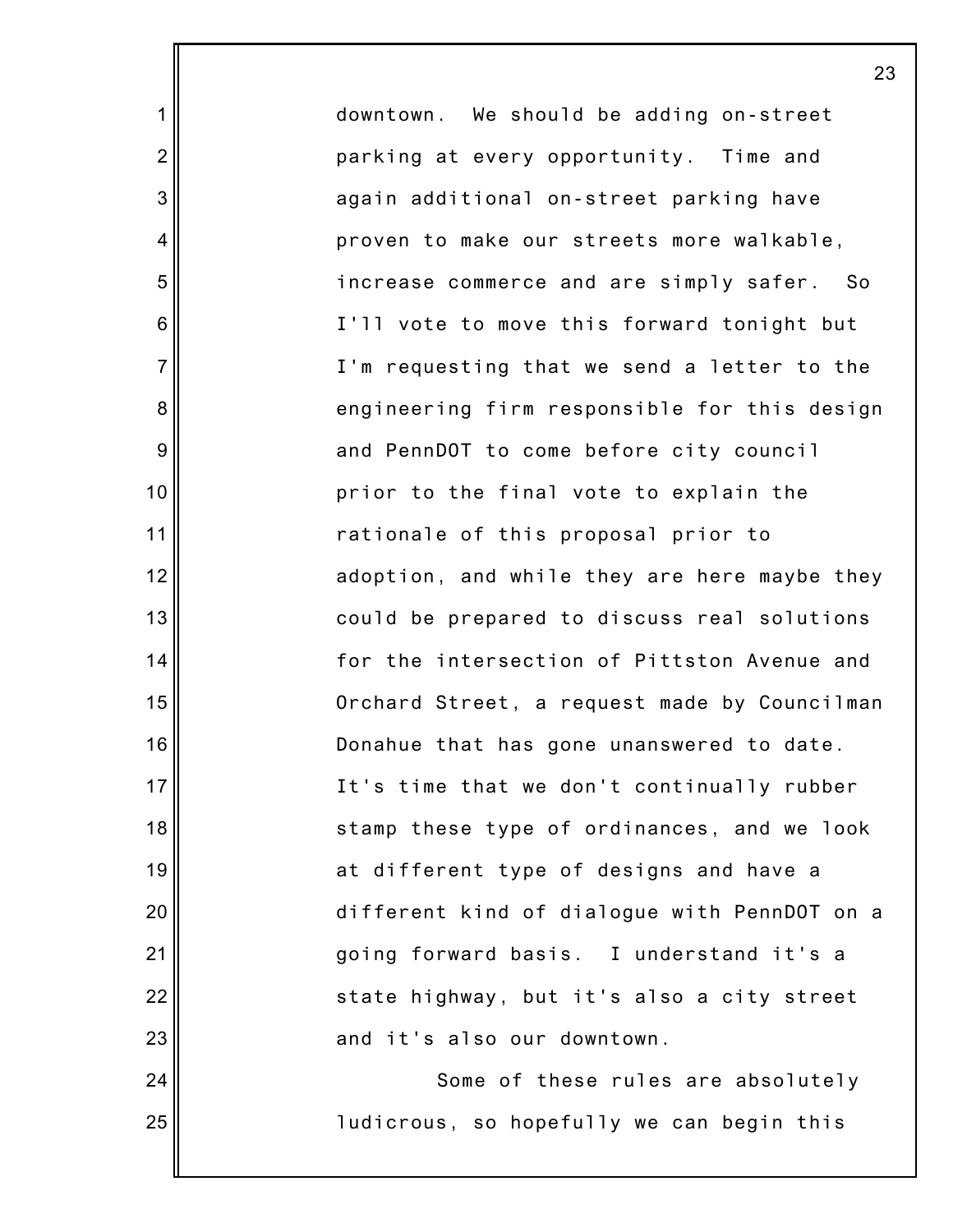|                | 24                                           |
|----------------|----------------------------------------------|
| $\mathbf 1$    | dialogue and start to come to some common    |
| $\overline{2}$ | sense approaches to these type of projects   |
| 3              | in the downtown and in our neighborhoods for |
| $\overline{4}$ | that matter, so that's all I have.           |
| 5              | MR. ROGAN: Anyone else?                      |
| 6              | MR. PERRY: Yeah, I'll just                   |
| $\overline{7}$ | follow-up Mr. Evans' sentiments on that, I   |
| 8              | know we ran into an issue a couple of years  |
| 9              | ago, I think it was about a driveway         |
| 10             | installation and it was happened to end out  |
| 11             | on the PennDOT road and it's, unfortunately, |
| 12             | one of those PennDOT rules that it's a       |
| 13             | blanket rule. It doesn't matter where it is  |
| 14             | or who owns it, if a driveway extends into a |
| 15             | state street it's a 300-feet buffer no       |
| 16             | parking zone, and I really think, like       |
| 17             | Mr. Evans point, it needs to be looked at on |
| 18             | a site by site basis. I know the reasoning   |
| 19             | we got last time was for liability reasons.  |
| 20             | If they had to make an adjustment to it and  |
| 21             | they moved into 100 feet or 200 feet and     |
| 22             | someone got hit pulling out of that driveway |
| 23             | and was obstructed by parked cars, the state |
| 24             | was not going to be liable for putting a     |
| 25             | variance to that 300-foot no parking zone,   |
|                |                                              |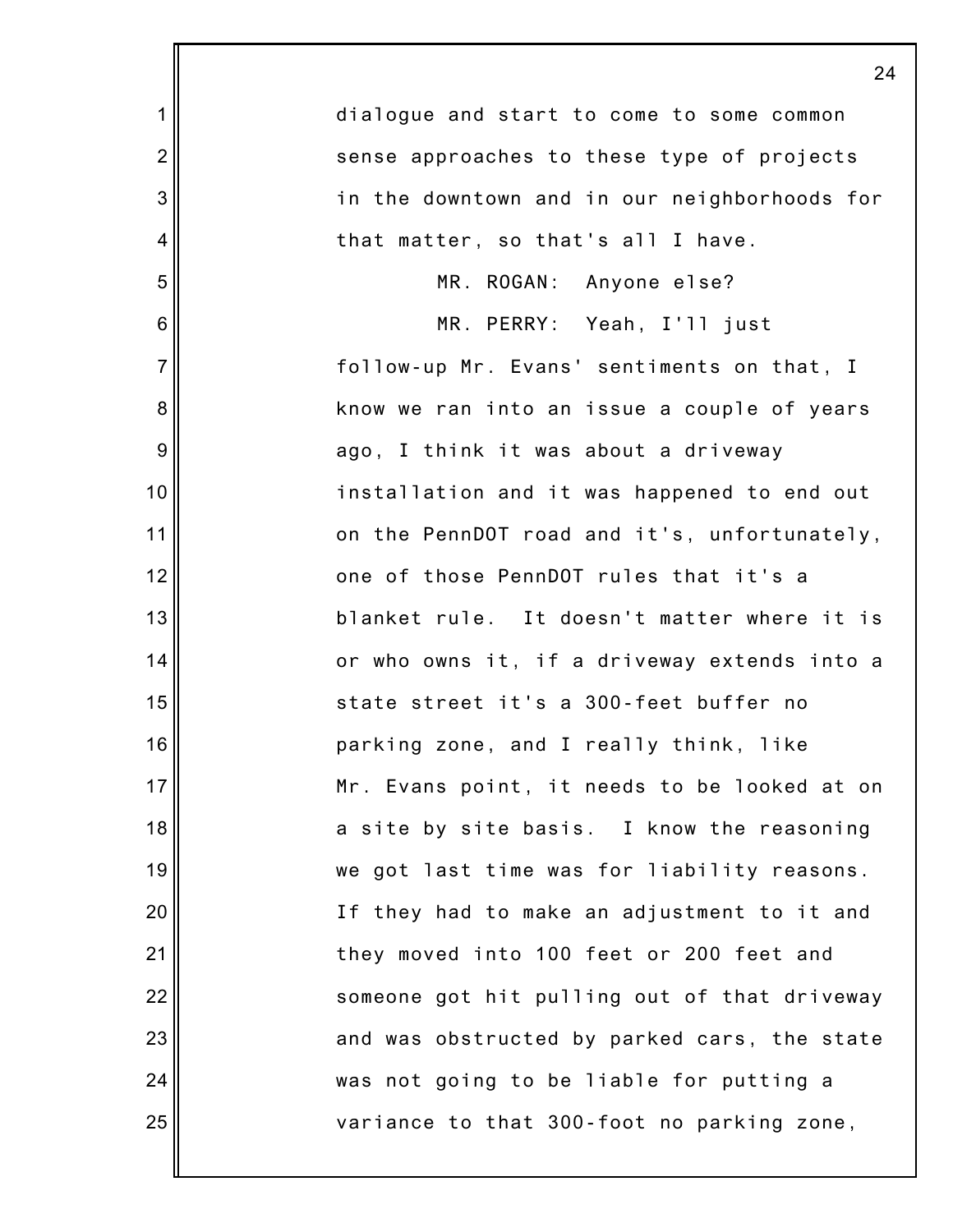|                 | 25                                           |
|-----------------|----------------------------------------------|
| 1               | but I do think it should be on a case by     |
| $\overline{2}$  | case study because it is downtown and there  |
| 3               | is parking that we are going to lose for     |
| 4               | which if you don't have the parking you      |
| 5               | don't have the people, if you don't have the |
| $6\phantom{1}6$ | people you don't have the revenue, so I      |
| $\overline{7}$  | agree wholeheartedly with your statement,    |
| 8               | Mr. Evans.                                   |
| 9               | MR. EVANS: Thank you.                        |
| 10              | MR. ROGAN: Anyone else? All those            |
| 11              | in favor of introduction signify by saying   |
| 12              | aye.                                         |
| 13              | MR. PERRY: Aye.                              |
| 14              | MR. DONAHUE: Aye.                            |
| 15              | MR. EVANS: Aye.                              |
| 16              | MR. GAUGHAN: Aye.                            |
| 17              | MR. ROGAN: Aye. Opposed? The ayes            |
| 18              | have it and so moved.                        |
| 19              | MS. REED: 5-C. FOR INTRODUCTION -            |
| 20              | AN ORDINANCE - APPROVING AND ACCEPTING THE   |
| 21              | SUBMISSION OF THE CITY OF SCRANTON'S OFFICE  |
| 22              | OF ECONOMIC AND COMMUNITY DEVELOPMENT'S FIVE |
| 23              | YEAR REVOLVING LOAN FUND (RLF) PLAN AS       |
| 24              | REQUIRED BY THE U.S. DEPARTMENT OF COMMERCE, |
| 25              | ECONOMIC DEVELOPMENT ADMINISTRATION (EDA).   |
|                 |                                              |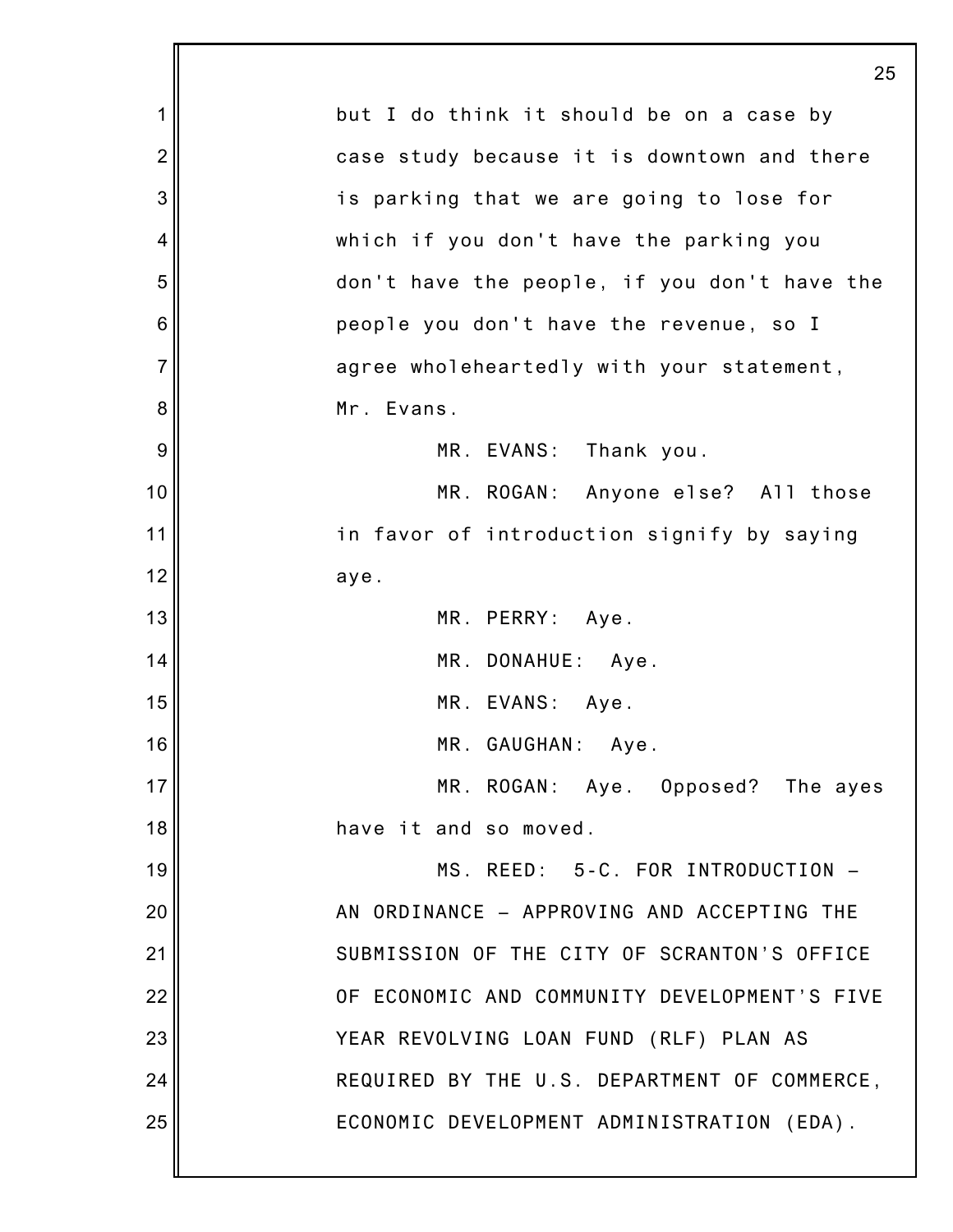|                | 26                                           |
|----------------|----------------------------------------------|
| 1              | MR. ROGAN: At this time, I'll                |
| $\overline{2}$ | entertain a motion that Item 5-C be          |
| 3              | introduced into its proper committee.        |
| 4              | MR. PERRY: So moved.                         |
| 5              | MR. EVANS: Second.                           |
| 6              | MR. ROGAN: On the question? All              |
| $\overline{7}$ | those in favor Signify by saying aye.        |
| 8              | MR. PERRY: Aye.                              |
| 9              | MR. DONAHUE: Aye.                            |
| 10             | MR. EVANS: Aye.                              |
| 11             | MR. GAUGHAN: Aye.                            |
| 12             | MR. ROGAN: Aye. Opposed? The ayes            |
| 13             | have it and so moved.                        |
| 14             | MS. REED: 5-D. FOR INTRODUCTION - AN         |
| 15             | ORDINANCE - AUTHORIZING THE MAYOR AND        |
| 16             | OTHER APPROPRIATE CITY OFFICIALS TO DISBURSE |
| 17             | SIX THOUSAND DOLLARS (\$6,000.00) FROM THE   |
| 18             | UDAG REPAYMENT ACCOUNT INTO WHICH URBAN      |
| 19             | DEVELOPMENT ACTION GRANTS (UDAG) REPAYMENTS  |
| 20             | ARE DEPOSITED. THIS WILL COVER THE CITY OF   |
| 21             | SCRANTON'S SHARE OF COSTS FOR THE UNITED     |
| 22             | NEIGHBORHOOD CENTERS OF NORTHEASTERN         |
| 23             | PENNSYLVANIA TO ADMINISTER THE CONTINUUM OF  |
| 24             | CARE FOR LACKAWANNA COUNTY DURING THE PERIOD |
| 25             | JULY 1, 2018 THROUGH JUNE 30, 2019.          |
|                |                                              |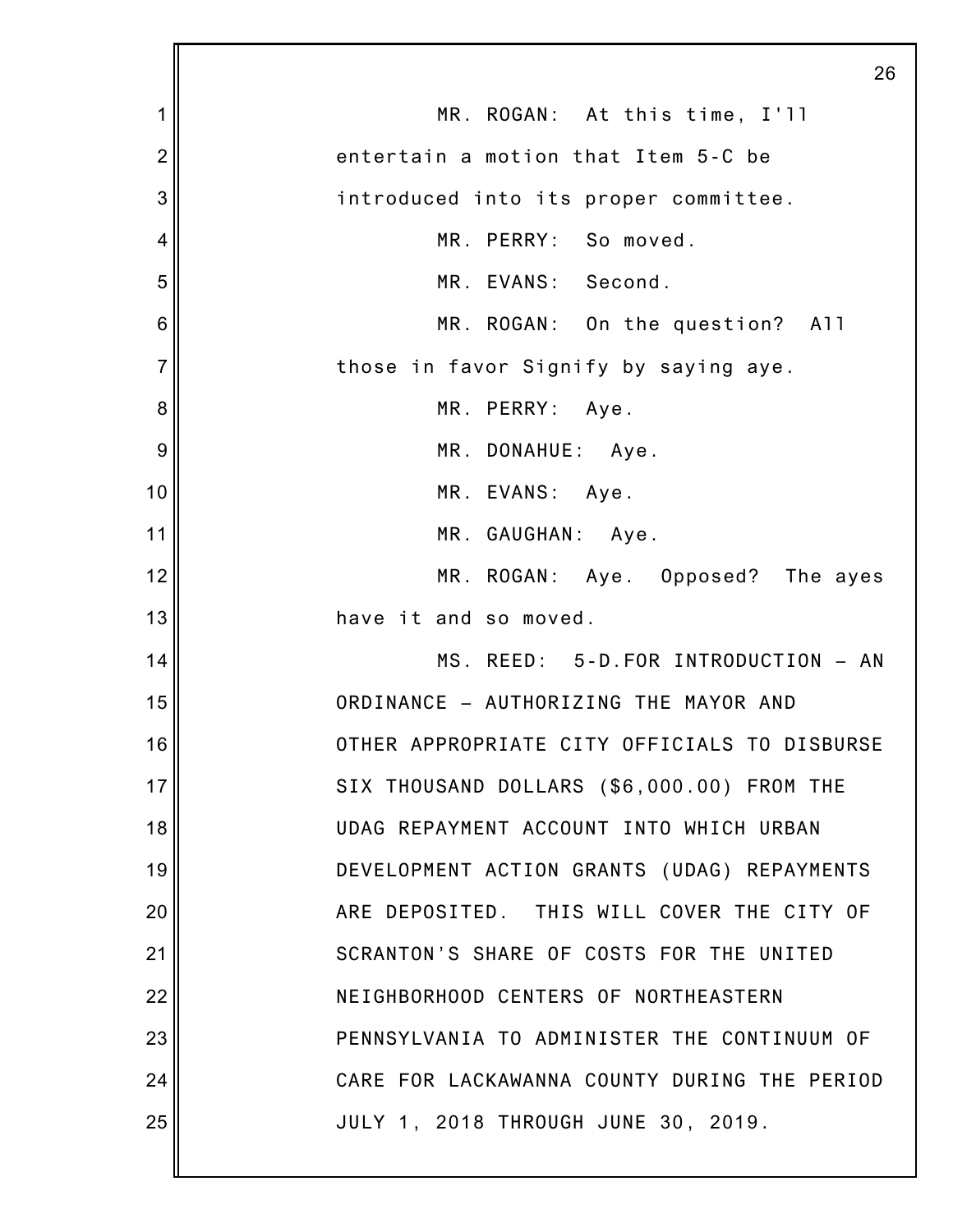|                | 27                                           |
|----------------|----------------------------------------------|
| 1              | MR. ROGAN: At this time, I'll                |
| $\overline{2}$ | entertain a motion that Item 5-D be          |
| 3              | introduced into its proper committee.        |
| 4              | MR. PERRY: So moved.                         |
| 5              | MR. EVANS: Second.                           |
| 6              | MR. ROGAN: On the question? All              |
| $\overline{7}$ | those in favor signify by saying aye.        |
| 8              | MR. PERRY: Aye.                              |
| 9              | MR. DONAHUE: Aye.                            |
| 10             | MR. EVANS: Aye.                              |
| 11             | MR. GAUGHAN: Aye.                            |
| 12             | MR. ROGAN: Aye. Opposed? The ayes            |
| 13             | have it and so moved.                        |
| 14             | MS. REED: 5-E. FOR INTRODUCTION -            |
| 15             | A RESOLUTION - AMENDING RESOLUTION NO. 86,   |
| 16             | 2018 ENTITLED "AUTHORIZING THE MAYOR AND     |
| 17             | OTHER APPROPRIATE CITY OFFICIALS TO EXECUTE  |
| 18             | AND ENTER INTO A MEMORANDUM OF UNDERSTANDING |
| 19             | BY AND BETWEEN THE CITY OF SCRANTON AND      |
| 20             | LOCAL UNION NO. 60 OF THE INTERNATIONAL      |
| 21             | ASSOCIATION OF FIRE FIGHTERS, AFL-CIO"; TO   |
| 22             | INCLUDE ONLY THE IME PANEL OF PHYSICIANS FOR |
| 23             | DISABILITY PENSIONS.                         |
| 24             | MR. ROGAN: At this time, I'll                |
| 25             | entertain a motion that Item 5-E be          |
|                |                                              |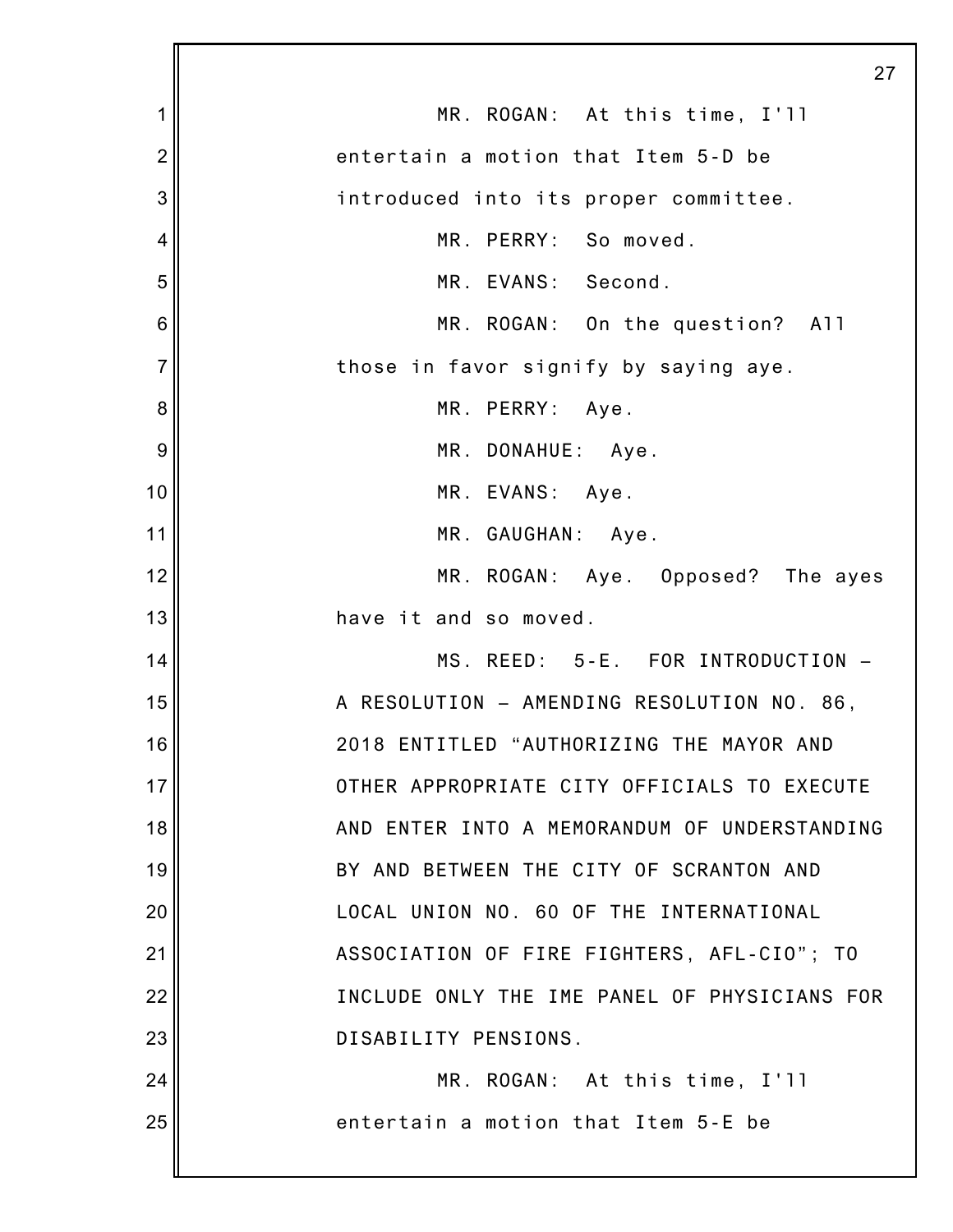|                 | 28                                           |
|-----------------|----------------------------------------------|
| 1               | introduced into its proper committee.        |
| $\overline{2}$  | MR. PERRY: So moved.                         |
| 3               | MR. EVANS: Second.                           |
| 4               | MR. ROGAN: On the question?                  |
| 5               | MR. GAUGHAN: Yes, on the question,           |
| $6\phantom{1}6$ | I brought this up in caucus, I think we will |
| $\overline{7}$  | need clarification on this piece of          |
| 8               | legislation for a number of different        |
| 9               | reasons: First, it says, "Whereas the        |
| 10              | modified duties, sick time reimbursement, E  |
| 11              | MT/EMR paramedic nurse certification as      |
| 12              | contained in the memorandum of understanding |
| 13              | attached to Resolution No. 86, 2018, which   |
| 14              | we voted on I believe in December of 2018,   |
| 15              | was not approved by the bargaining union     |
| 16              | members.                                     |
| 17              | So the way that I'm reading that is          |
| 18              | what we had originally voted on in 2018, the |
| 19              | modified duty, sick time reimbursement,      |
| 20              | paramedic nurse certification, the fire      |
| 21              | union did not end up voting on that so it's  |
| 22              | not part of the deal, so I'd like to know    |
| 23              | why they didn't vote on that and get         |
| 24              | clarification from the administration.       |
| 25              | Thank you.                                   |
|                 |                                              |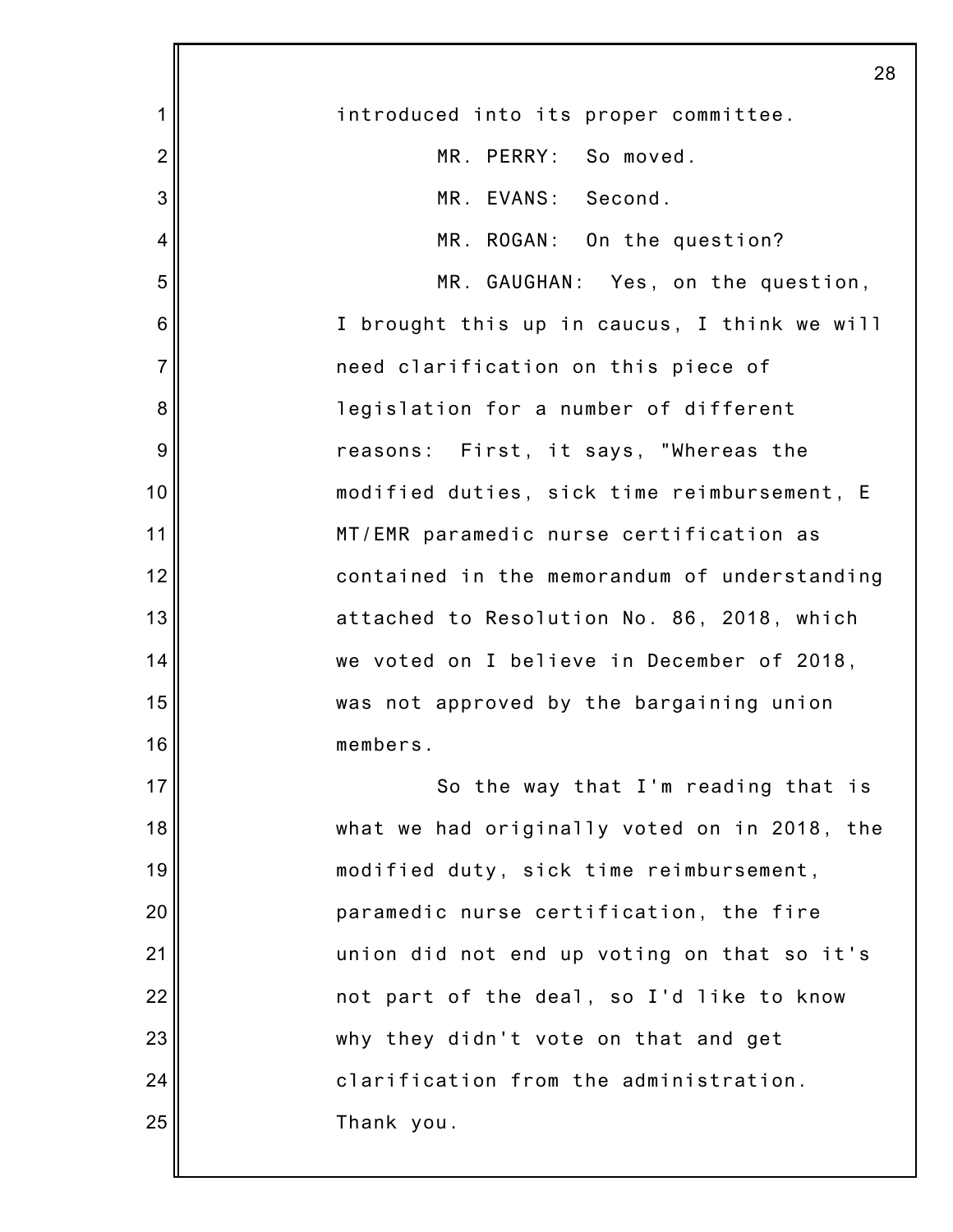|                | 29                                           |
|----------------|----------------------------------------------|
| 1              | MR. ROGAN: Anyone else? All those            |
| $\overline{2}$ | in favor Signify by saying aye.              |
| 3              | MR. PERRY: Aye.                              |
| 4              | MR. DONAHUE: Aye.                            |
| 5              | MR. EVANS: Aye.                              |
| 6              | MR. GAUGHAN: Aye.                            |
| $\overline{7}$ | MR. ROGAN: Aye. Opposed? The ayes            |
| 8              | have it and so moved.                        |
| 9              | MS. REED: 5-F. FOR INTRODUCTION -            |
| 10             | A RESOLUTION - AUTHORIZING THE MAYOR AND     |
| 11             | OTHER APPROPRIATE CITY OFFICIALS TO EXECUTE  |
| 12             | AND ENTER INTO A MEMORANDUM OF UNDERSTANDING |
| 13             | BY AND BETWEEN THE CITY OF SCRANTON AND      |
| 14             | LODGE NO. 2 OF THE FRATERNAL ORDER OF POLICE |
| 15             | BY AMENDING SECTIONS OF THE MEMORANDUM OF    |
| 16             | AGREEMENT DATED MARCH 11, 2016 REGARDING     |
| 17             | DISABILITY PENSIONS.                         |
| 18             | MR. ROGAN: At this time, I'll                |
| 19             | entertain a motion that Item 5-F be          |
| 20             | introduced into its proper committee.        |
| 21             | MR. PERRY: So moved.                         |
| 22             | MR. EVANS: Second.                           |
| 23             | MR. ROGAN: On the question? All              |
| 24             | those in favor of introduction signify by    |
| 25             | saying aye.                                  |
|                |                                              |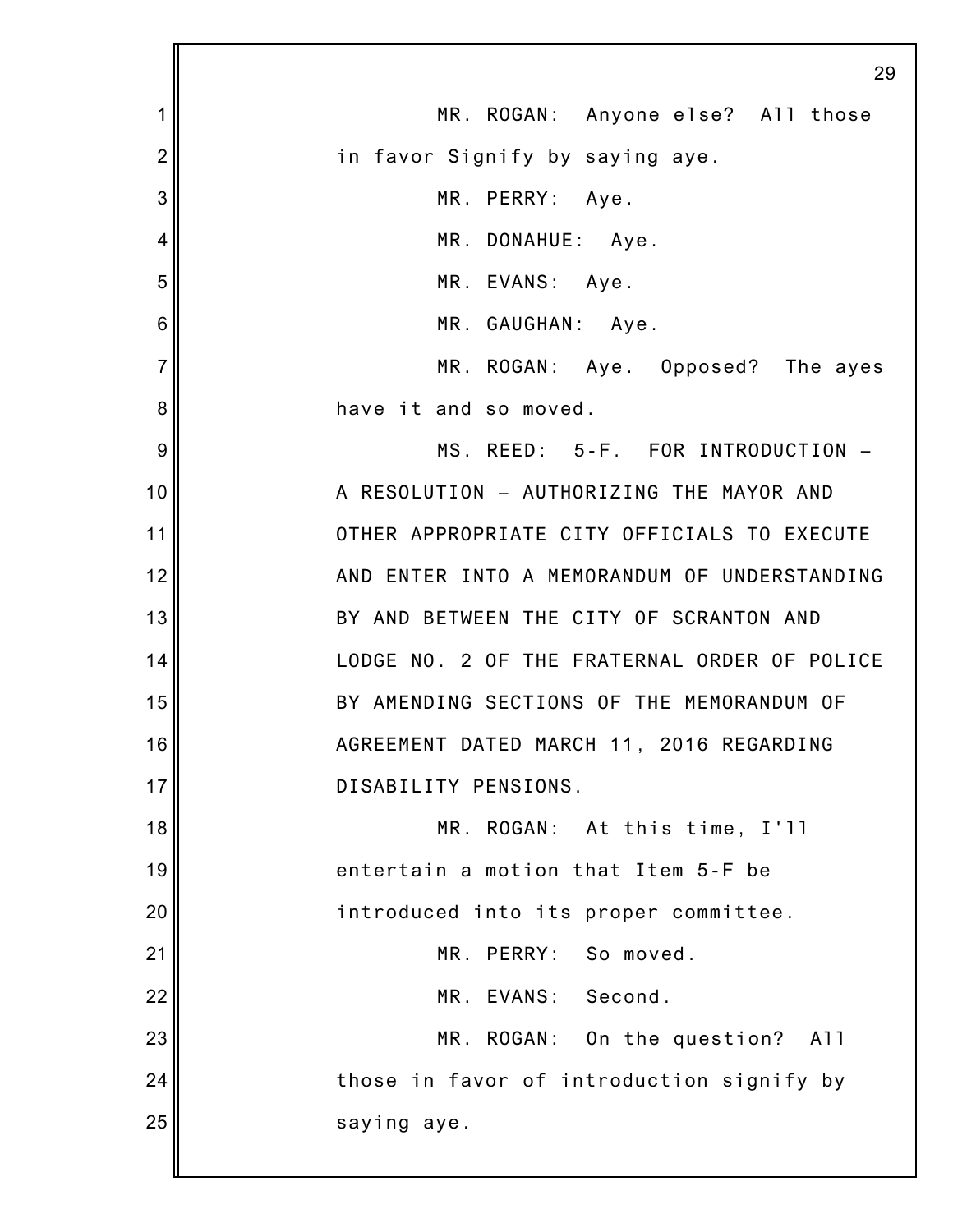1 2 3 4 5 6 7 8 9 10 11 12 13 14 15 16 17 18 19 20 21 22 23 24 25 30 MR. PERRY: Aye. MR. DONAHUE: Aye. MR. EVANS: Aye. MR. GAUGHAN: Aye. MR. ROGAN: Aye. Opposed? The ayes have it and so moved. MS. REED: SIXTH ORDER. 6-A. NO BUSINESS AT THIS TIME. SEVENTH ORDER. 7-A. FOR CONSIDERATION BY THE COMMITTEE ON RULES – FOR ADOPTION – FILE OF THE COUNCIL NO. 51, 2019 –AMENDING "THE CODE OF ETHICS OF THE ADMINISTRATIVE CODE OF THE CITY OF SCRANTON, PENNSYLVANIA." MR. EVANS: I make a motion to amend Item 7-A as follows: 1. In Section 1, Declaration of Policy insert a new subsection as follows: "E). To the extent and only to the extent that this code conflicts with the existing rights of labor or its members by statute or contract then such statute or contract shall supercede this code." 2. In Section 3, Definitions. Subsection P. Employee. Omit the current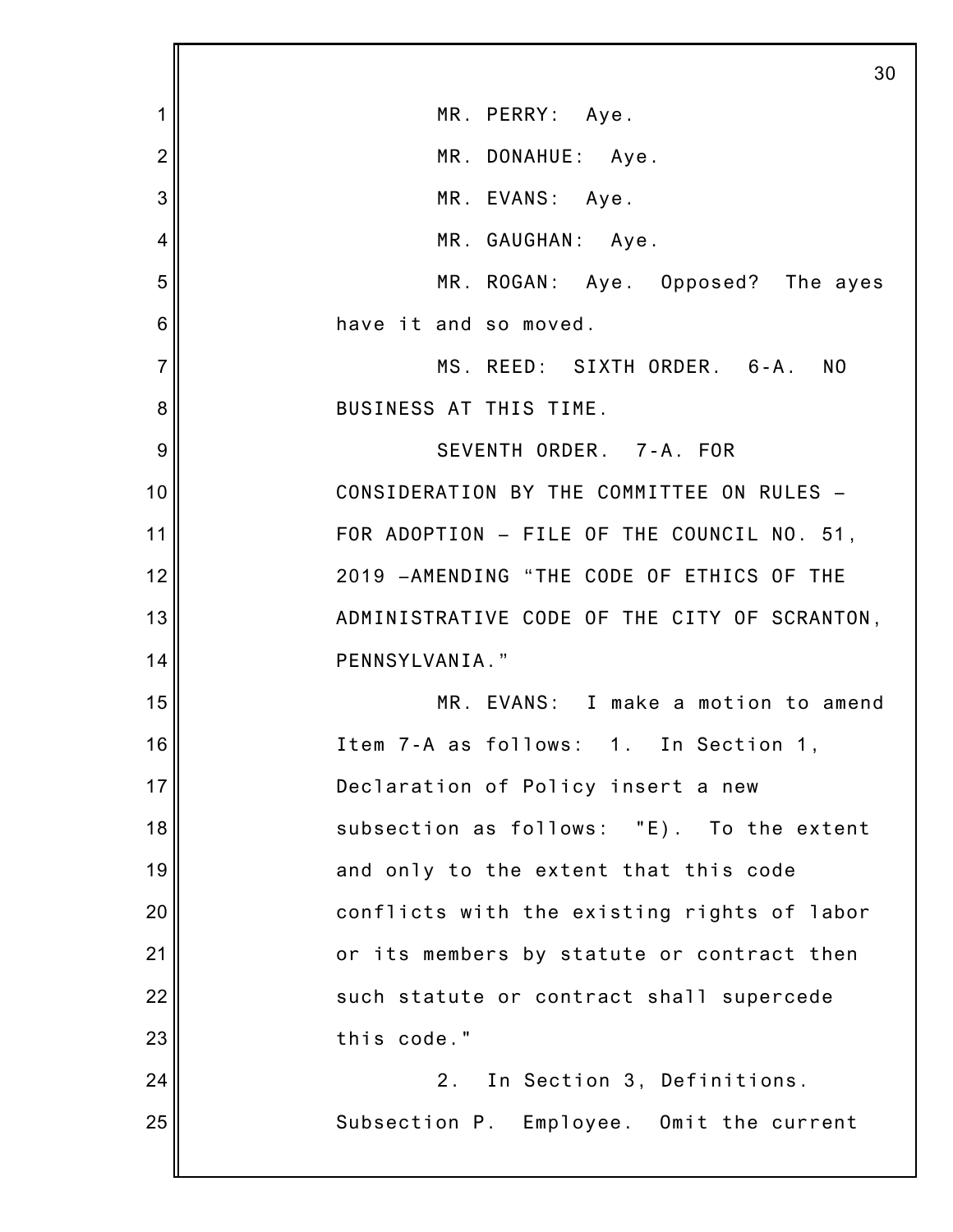|                | 31                                          |
|----------------|---------------------------------------------|
| 1              | definition and replace with: "Any           |
| $\overline{2}$ | individual receiving full time salary or    |
| 3              | wages and benefits from the City of         |
| 4              | Scranton."                                  |
| 5              | Subsection U. No-bid contract.              |
| 6              | Insert an additional sentence at the end of |
| $\overline{7}$ | the section to read: "A no-bid contract     |
| 8              | excludes sole source procurement, contracts |
| 9              | below the bidding threshold, and those      |
| 10             | contracts arising out of an Emergency       |
| 11             | Declaration."                               |
| 12             | In Section 6, Prohibited<br>3 <sub>1</sub>  |
| 13             | Behaviors Subsection A. Conflicts of        |
| 14             | interest: Omit number 4 in its entirety.    |
| 15             | In Section 7, Penalties;<br>4.              |
| 16             | Restitutions Subsection A. Penalties:       |
| 17             | Strike "as set forth in Section 1202 (b) of |
| 18             | the Charter of the City of Scranton".       |
| 19             | 5 <sub>1</sub><br>In Section 12, Campaign   |
| 20             | Contributions and Reporting Requirements    |
| 21             | Subsection 1. Campaign Contribution         |
| 22             | Limitations Section D. Adjustments i., in   |
| 23             | the second sentence remove: "Administrative |
| 24             | Services Director" and insert: "Business    |
| 25             | Administrator."                             |
|                |                                             |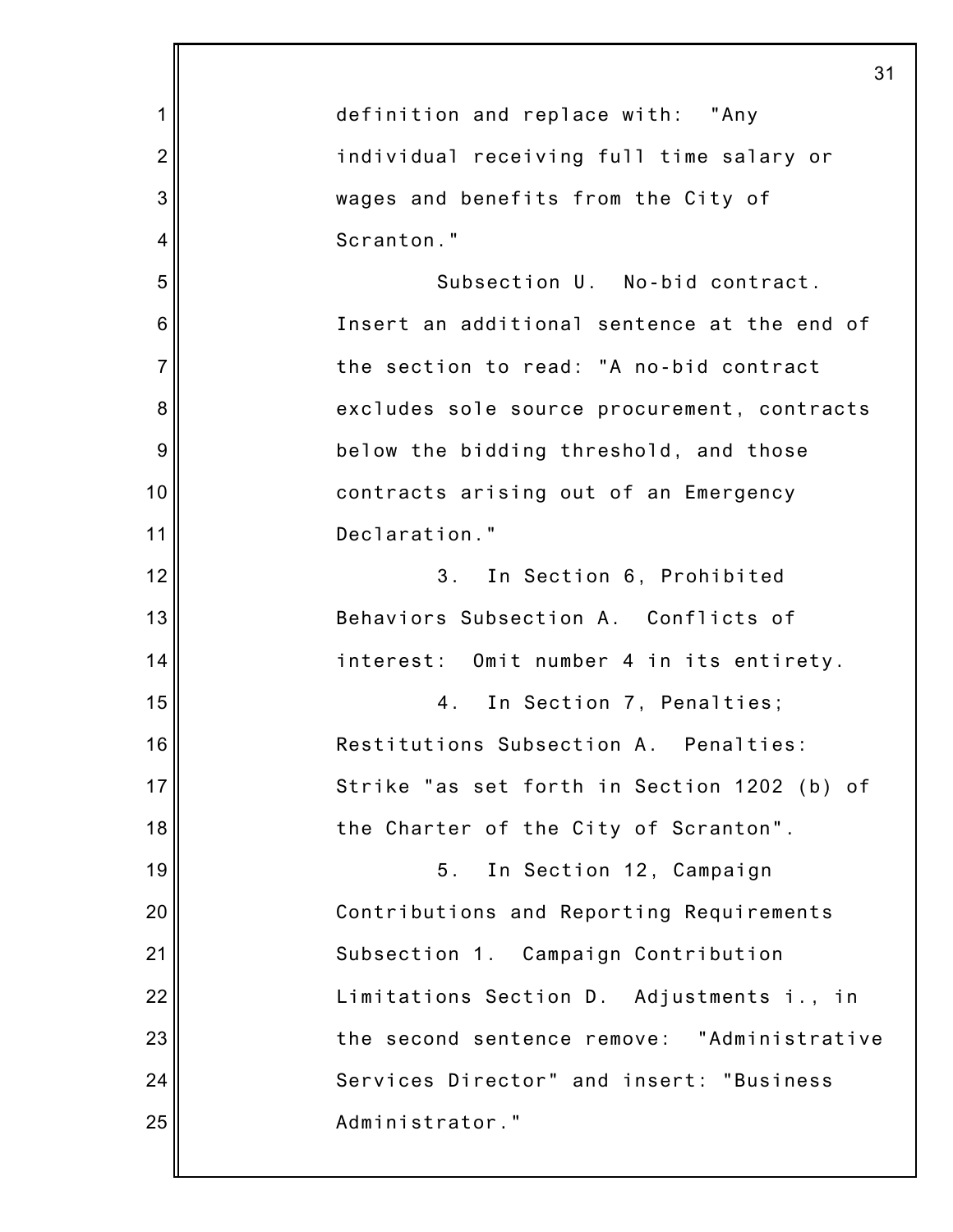|                | 32                                            |
|----------------|-----------------------------------------------|
| 1              | MR. PERRY: Second.                            |
| $\overline{2}$ | MR. ROGAN: On the question?                   |
| 3              | MR. GAUGHAN: Yes, on the question,            |
| 4              | all of those amendments that Mr. Evans just   |
| 5              | made were basically to clean up some of the   |
| 6              | language, nothing major was changed at all.   |
| $\overline{7}$ | I'd like to thank the city solicitor for her  |
| 8              | When the administration had reviewed<br>help. |
| 9              | the legislation our solicitor, Mr. Minora,    |
| 10             | Mrs. Eskra and the council for the police     |
| 11             | union got together to change some of the      |
| 12             | language so that's it. Thank you.             |
| 13             | MR. ROGAN: Anyone else? All those             |
| 14             | in favor of the motion to amend 7-A signify   |
| 15             | by saying aye.                                |
| 16             | MR. PERRY: Aye.                               |
| 17             | MR. DONAHUE: Aye.                             |
| 18             | MR. EVANS: Aye.                               |
| 19             | MR. GAUGHAN: Aye.                             |
| 20             | MR. ROGAN: Aye. Opposed? The ayes             |
| 21             | have it and so moved.                         |
| 22             | As Chairperson for the Committee on           |
| 23             | Rules, I recommend final passage of Item 7-A  |
| 24             | as amended.                                   |
| 25             | MR. EVANS: Second.                            |
|                |                                               |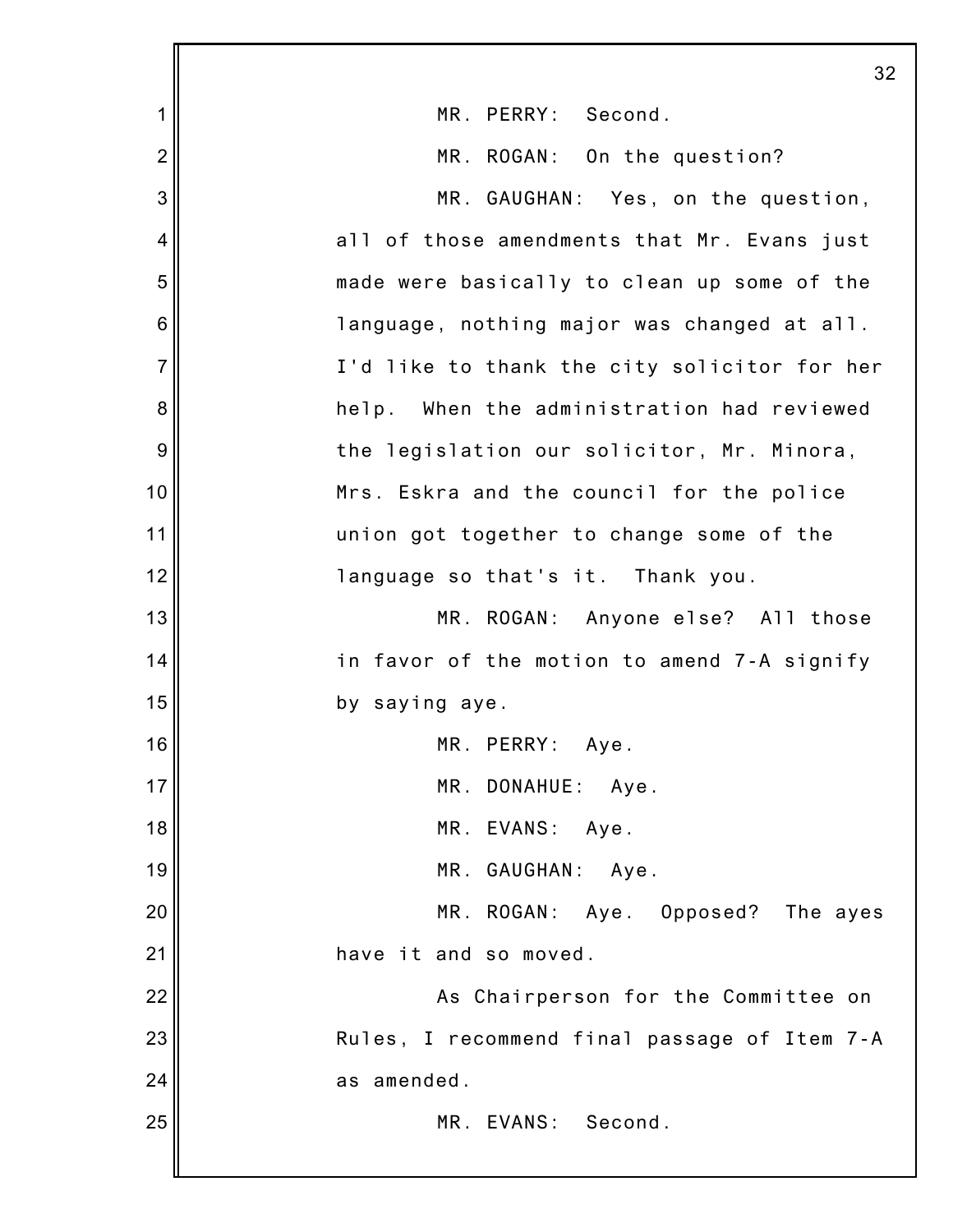|                | 33                                           |
|----------------|----------------------------------------------|
| $\mathbf 1$    | MR. ROGAN: On the question?                  |
| $\overline{2}$ | MR. GAUGHAN: Yes, on the question,           |
| 3              | I won't, you know, dwell too much on this    |
| $\overline{4}$ | because I think I talked about it the last   |
| 5              | three or four weeks, but it's my belief that |
| 6              | every city should have a strong code of      |
| $\overline{7}$ | ethics and an Ethics Board that is relevant  |
| 8              | and active, which I don't believe this board |
| 9              | was over the last few years and I don't know |
| 10             | believe that that was the case. I do think   |
| 11             | that this is a step in the right direction.  |
| 12             | I think we have received every indication    |
| 13             | from the administration that they are on     |
| 14             | board with this and they are going to        |
| 15             | implement it. I know that once this is       |
| 16             | passed, we've -- council has discussed       |
| 17             | soliciting applications for the two          |
| 18             | appointments that we will get to the Board   |
| 19             | of Ethics and then it would be my            |
| 20             | recommendation to interviews those           |
| 21             | applicants and then make a decision and I    |
| 22             | would hope the same would be done by the     |
| 23             | mayor and the city controller who would also |
| 24             | get one appointment because I do think these |
| 25             | appointments are extremely important.        |
|                |                                              |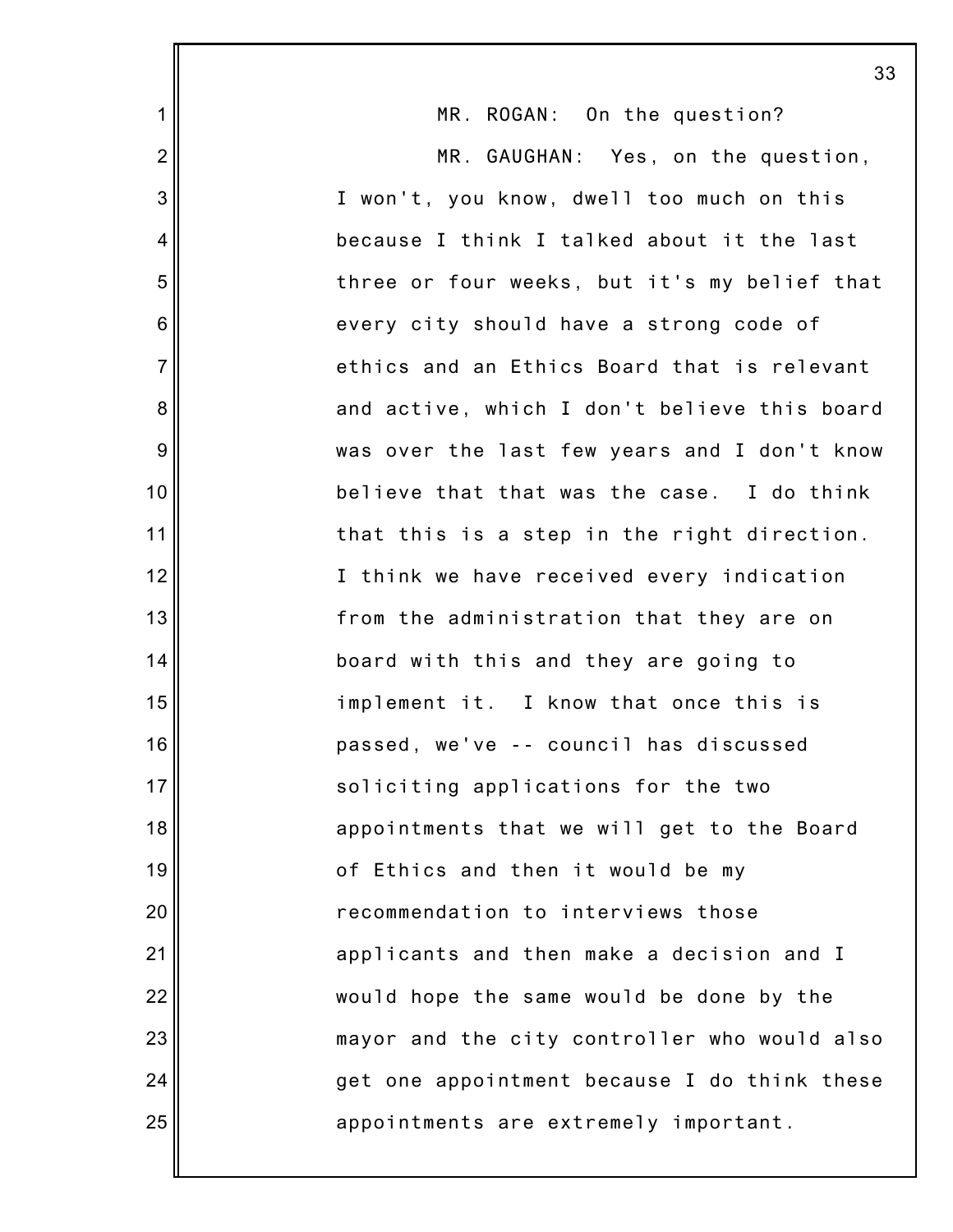|                  | 3 <sub>1</sub>                               |
|------------------|----------------------------------------------|
| 1                | This is meant basically as a guide           |
| $\overline{2}$   | for city employees and public officials.     |
| $\mathsf 3$      | You know, I have heard a lot of talk over    |
| $\overline{4}$   | the last few weeks that, you know, this Code |
| $\mathbf 5$      | of Ethics is -- you know, it's something --  |
| $\,6$            | people don't understand it. They think that  |
| $\overline{7}$   | council is going to be implementing this.    |
| 8                | This legislation that we are passing is just |
| $\boldsymbol{9}$ | updating the Code of Ethics and making the   |
| 10               | board relevant again, so when this is passed |
| 11               | it will be the prerogative and up to the     |
| 12               | administration to implement this and then    |
| 13               | when the Board of Ethics takes -- when they  |
| 14               | take their seats then it will be on them to  |
| 15               | implement and follow this code and follow    |
| 16               | the legislation so I hope everyone           |
| 17               | understands that. Thank you.                 |
| 18               | MR. ROGAN: Anyone else?                      |
| 19               | MR. EVANS: On the question just              |
| 20               | briefly, it should be noted that this        |
| 21               | legislation is not a reaction to the recent  |
| 22               | events in any way. It was actually a         |
| 23               | proactive initiative by this city council    |
| 24               | before any of the recent events took place,  |
| 25               | and I think that's important for people to   |
|                  |                                              |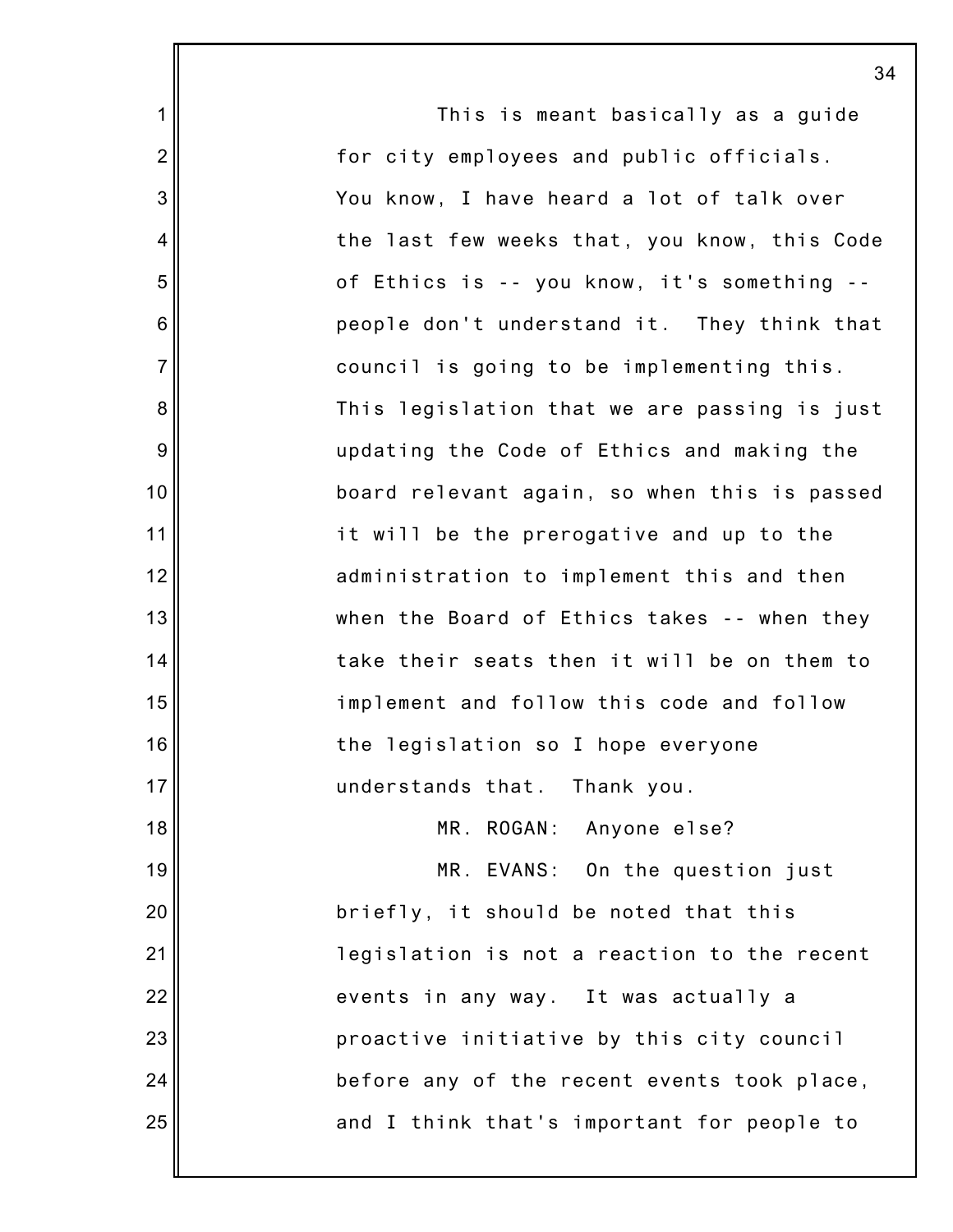|                | 35                                           |
|----------------|----------------------------------------------|
| 1              | know that. This was in the pipeline long     |
| $\overline{2}$ | before these events unfolded so I think      |
| 3              | that's important.                            |
| $\overline{4}$ | MR. GAUGHAN: The other thing I do            |
| 5              | want to mention, too, on top of that, you    |
| 6              | know, one of the things within this code     |
| $\overline{7}$ | that I think is important is the ability for |
| 8              | a city employee or a public official to get  |
| 9              | an advisory opinion, so if someone thinks    |
| 10             | that there may be the appearance of          |
| 11             | impropriety they have the ability to go to   |
| 12             | the Board of Ethics and get an opinion from  |
| 13             | the board and if they get an opinion that's  |
| 14             | favorable they can move forward. If it's     |
| 15             | not favorable, they can't, and that's what I |
| 16             | would recommend. If you think just the       |
| 17             | appearance of impropriety take the extra     |
| 18             | step, use this board and get an advisory     |
| 19             | opinion and that's one of the main reasons   |
| 20             | that we have needed to update this. Update   |
| 21             | the language and make sure that the board is |
| 22             | relevant.                                    |
| 23             | As I mentioned two or three weeks            |
| 24             | ago, I had asked the administration why the  |
| 25             | appointments had expired and I don't know    |
|                |                                              |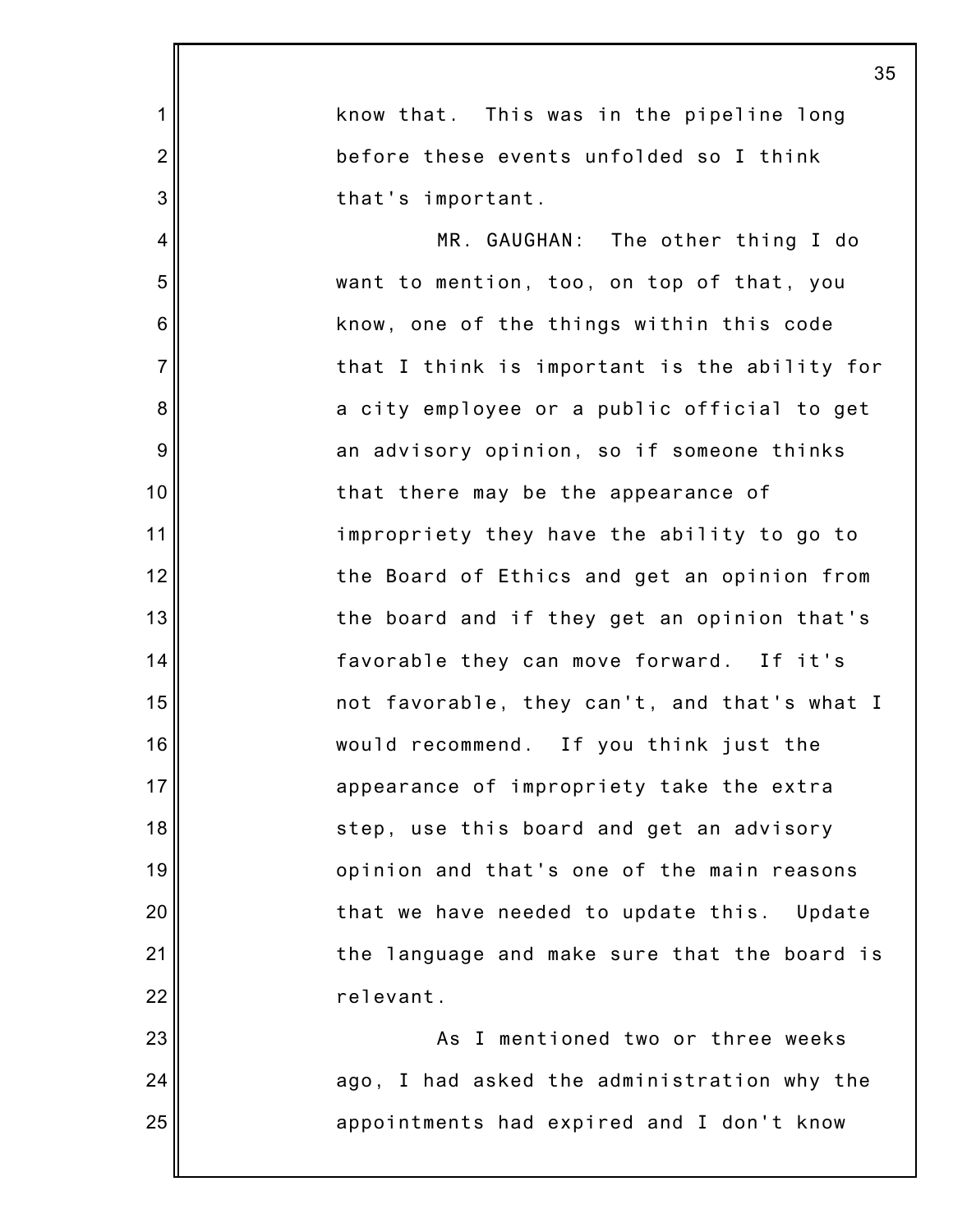the last time that the board had met. This new code makes it mandatory that they meet at least once a year to reorganize, vote on a chairperson and a vice-chairperson. So is it perfect? Probably not, but I think it's a good start. Thank you.

1

2

3

4

5

6

7

8

9

10

11

12

13

14

15

16

17

18

19

20

21

22

23

24

25

MR. PERRY: And on the question, I just want to -- I mean, obviously I'm whole-heartedly for it, it's a great code, it's a much needed update, I think personally, I'm sure some of you guys are getting this, too, I'm getting a lot of people interested in the board and the process for getting on the board. I know we even had a speaker here a couple of weeks ago interested in it, and I believe, I don't think I'm speaking out of school, but the council gets two picks for this board and we will be going through a full application process with interviews and that will be how we select our two. We don't have anything definitive yet, but I think what we have been talking about and it's fair to say that will be the process of how this council will choose our two board appointees.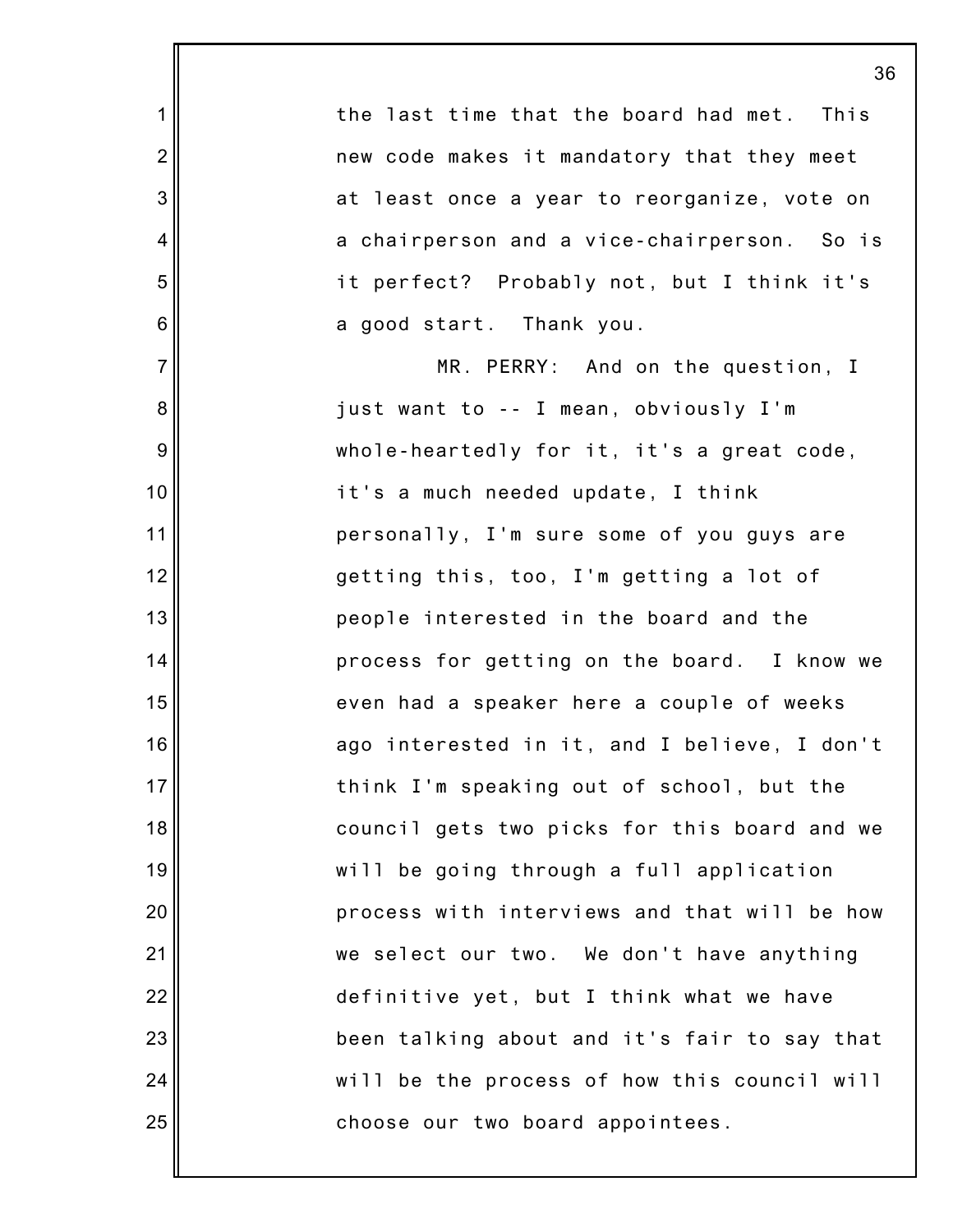|                | 37                                          |
|----------------|---------------------------------------------|
| 1              | MR. ROGAN: Anyone else? Roll call,          |
| $\overline{2}$ | please.                                     |
| 3              | MS. CARRERA: Mr. Perry.                     |
| $\overline{4}$ | MR. PERRY: Yes.                             |
| 5              | MS. CARRERA: Mr. Donahue.                   |
| 6              | MR. DONAHUE: Yes.                           |
| $\overline{7}$ | MS. CARRERA: Mr. Evans.                     |
| 8              | MR. EVANS: Yes.                             |
| 9              | MS. CARRERA: Mr. Gaughan.                   |
| 10             | MR. GAUGHAN: Yes.                           |
| 11             | MS. CARRERA: Mr. Rogan.                     |
| 12             | MR. ROGAN: Yes. I hereby declare            |
| 13             | Item 7-A legally and lawfully adopted.      |
| 14             | MS. REED: 7-B. FOR CONSIDERATION            |
| 15             | BY THE COMMITTEE ON PUBLIC SAFETY - FOR     |
| 16             | ADOPTION - RESOLUTION NO. 92, 2019 -        |
| 17             | AUTHORIZING THE FIRE CHIEF OF THE CITY OF   |
| 18             | SCRANTON FIRE DEPARTMENT TO EXECUTE AND     |
| 19             | ENTER INTO A FIRE AND RESCUE SERVICE        |
| 20             | AGREEMENT BETWEEN THE PENNSYLVANIA TURNPIKE |
| 21             | COMMISSION ("COMMISSION") AND THE SCRANTON  |
| 22             | FIRE DEPARTMENT ("CONTRACTOR") TO EXECUTE A |
| 23             | CONTRACT FOR FIRE AND RESCUE SERVICES.      |
| 24             | MR. ROGAN: What is the                      |
| 25             | recommendation of the Chairperson for the   |
|                |                                             |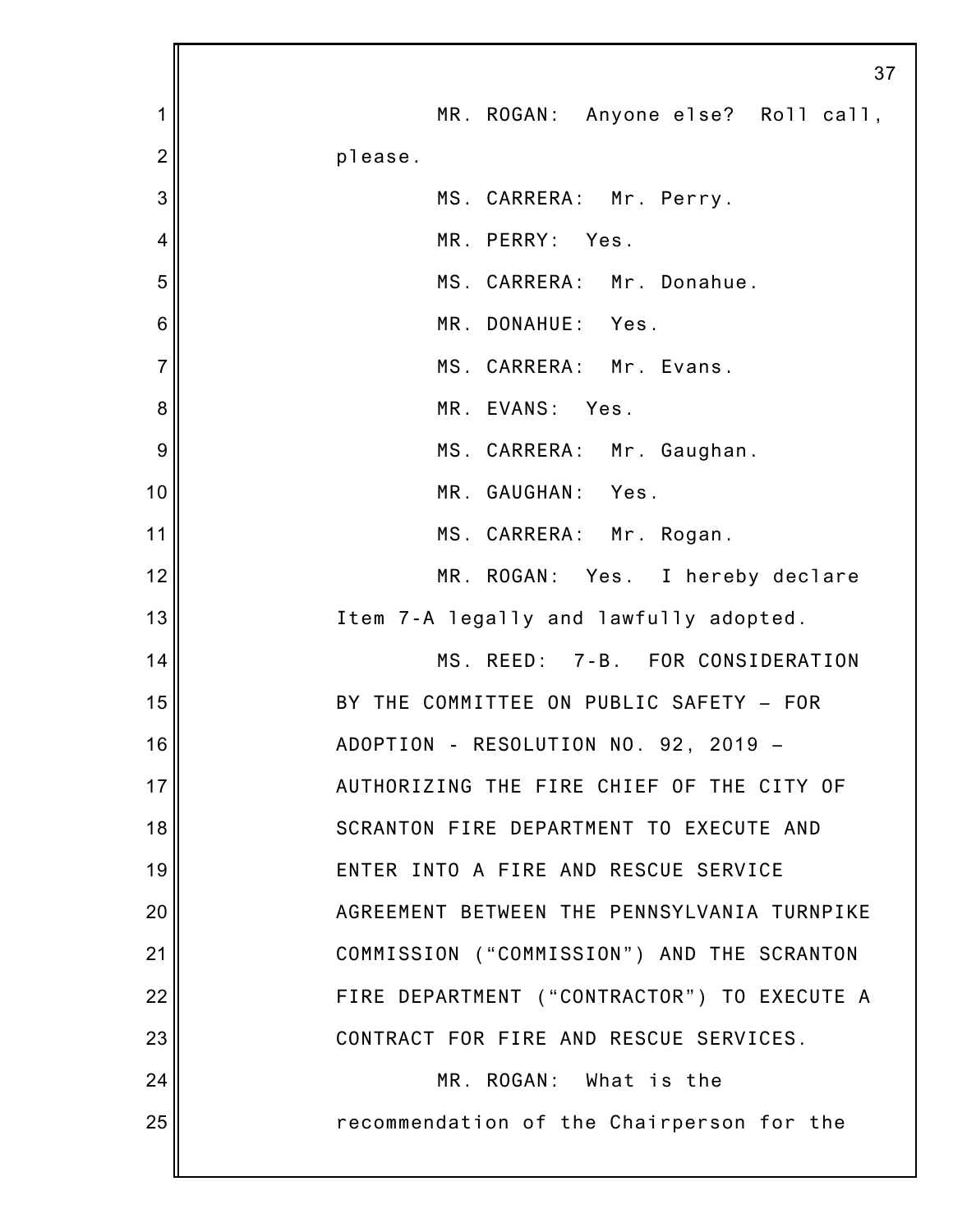|                 | 38                                           |
|-----------------|----------------------------------------------|
| 1               | Committee on Public Safety?                  |
| $\overline{2}$  | MR. PERRY: As Chairperson for the            |
| 3               | Committee on Public Safety, I recommend      |
| 4               | final passage of Item 7-B.                   |
| 5               | MR. EVANS: Second.                           |
| $6\phantom{1}6$ | MR. ROGAN: On the question?                  |
| $\overline{7}$  | MR. PERRY: Yes, just briefly on the          |
| 8               | question, I don't think I brought this up    |
| 9               | while we with in -- while this legislation   |
| 10              | was in Fifth Order but just to give a little |
| 11              | explanation on this, this comes from         |
| 12              | obviously a contract between us and the      |
| 13              | Turnpike Commission, and I'll just read two  |
| 14              | quick paragraphs here that kind of sum up    |
| 15              | what this is about.                          |
| 16              | The commission desires for us to             |
| 17              | provide fire protection and rescue services  |
| 18              | for customers using the Pennsylvania         |
| 19              | Turnpike system and their commissioner       |
| 20              | buildings and other property from mile post  |
| 21              | 1-124.3 to mile post A-120.6 southbound,     |
| 22              | from mile post A-124 1/2 to A-130.6          |
| 23              | northbound and that is, again, on 476.       |
| 24              | There is going to be I believe it's          |
| 25              | \$250 per occurrence and there is also going |
|                 |                                              |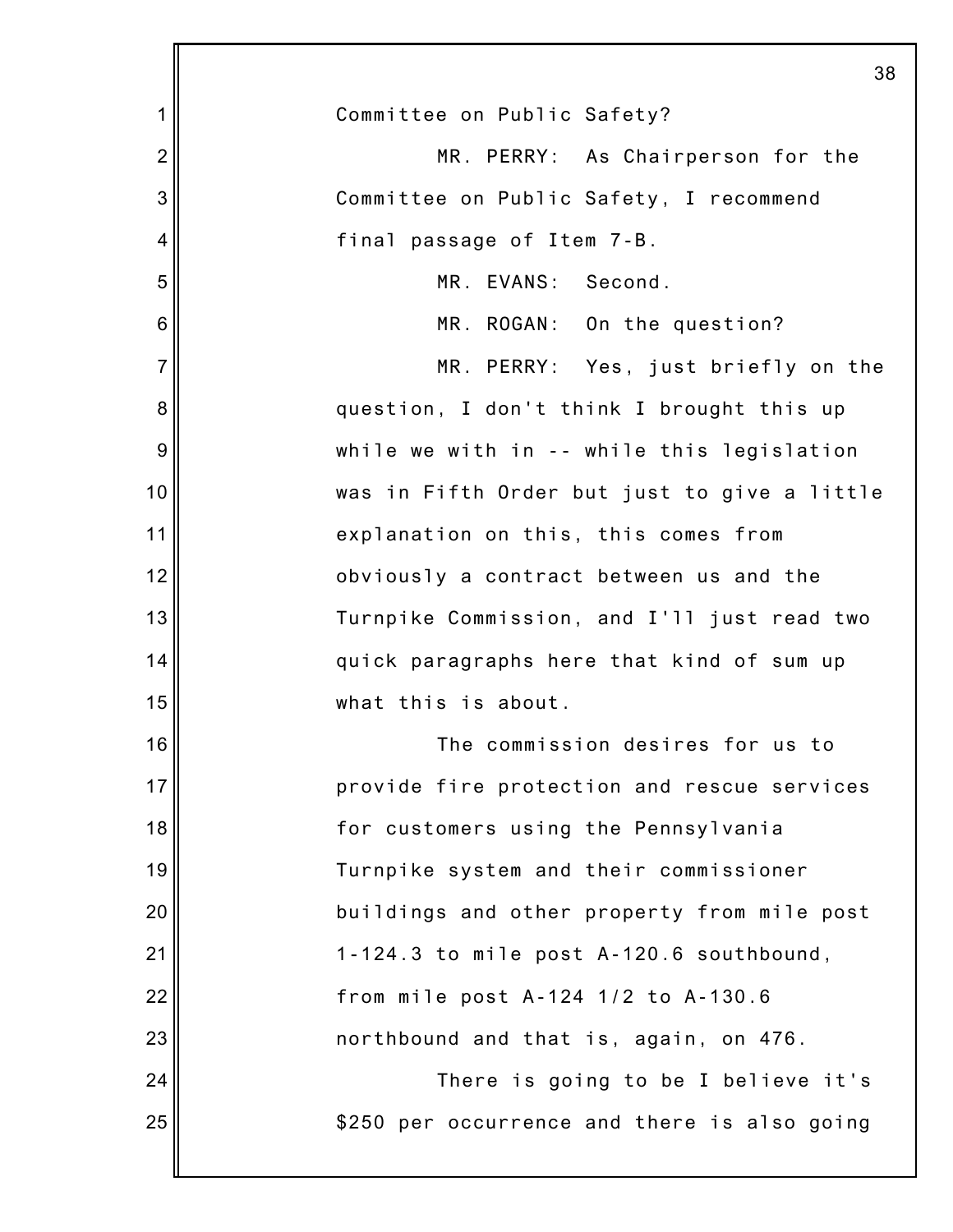|                | 39                                           |
|----------------|----------------------------------------------|
| 1              | to be a \$1,000 yearly fee paid to the city  |
| $\overline{c}$ | and this contract will be re-upped every     |
| 3              | year, as needed.                             |
| 4              | Roll call, please?                           |
| 5              | MS. CARRERA: Mr. Perry.                      |
| 6              | MR. PERRY: Yes.                              |
| $\overline{7}$ | MS. CARRERA: Mr. Donahue.                    |
| 8              | MR. DONAHUE: Yes.                            |
| 9              | MS. CARRERA: Mr. Evans.                      |
| 10             | MR. EVANS: Yes.                              |
| 11             | MS. CARRERA: Mr. Gaughan.                    |
| 12             | MR. GAUGHAN: Yes.                            |
| 13             | MS. CARRERA: Mr. Rogan.                      |
| 14             | MR. ROGAN: Yes. I hereby declare             |
| 15             | Item 7-B legally and lawfully adopted.       |
| 16             | MS. REED: 7-C. FOR CONSIDERATION             |
| 17             | BY THE COMMITTEE ON RULES - FOR ADOPTION -   |
| 18             | RESOLUTION NO. 93, 2019 - AUTHORIZING THE    |
| 19             | MAYOR AND OTHER APPROPRIATE CITY OFFICIALS   |
| 20             | TO EXECUTE AND ENTER INTO A MEMORANDUM OF    |
| 21             | UNDERSTANDING BY AND BETWEEN THE CITY OF     |
| 22             | SCRANTON AND LODGE NO. 2 OF THE FRATERNAL    |
| 23             | ORDER OF POLICE WHEREBY THE POLICE CHIEF, IN |
| 24             | HIS DISCRETION, MAY OFFER TERI ASSIGNMENTS   |
| 25             | TO OFFICERS WHO HAVE BEEN DIAGNOSED OR       |
|                |                                              |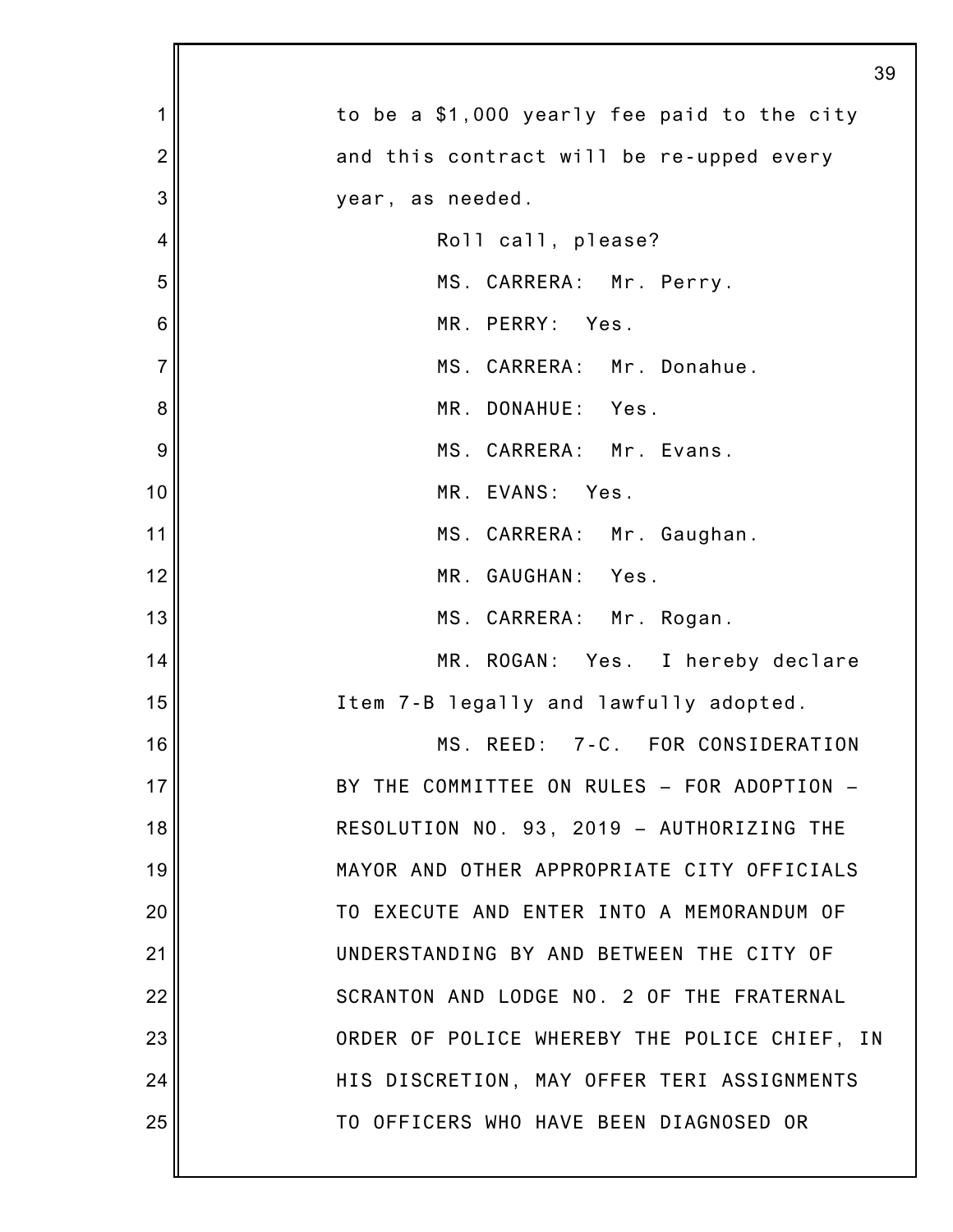|                 | $\overline{4}$                               |
|-----------------|----------------------------------------------|
| 1               | SUFFER FROM A TERMINAL HEALTH CONDITION.     |
| $\overline{2}$  | MR. ROGAN: As Chairperson for the            |
| 3               | Committee on Rules, I recommend final        |
| 4               | passage of Item 7-C.                         |
| 5               | MR. PERRY: Second.                           |
| $6\phantom{1}6$ | MR. ROGAN: On the question?                  |
| $\overline{7}$  | MR. GAUGHAN: Yes, on the question,           |
| 8               | I think Mrs. Schumacher had a question about |
| 9               | this. I just want to read from the MOU       |
| 10              | really quick. It says, "Police officers      |
| 11              | sometimes encounter terminal health          |
| 12              | conditions including but not limited to      |
| 13              | cancer that impact their ability to perform  |
| 14              | all the tasks of their job, and although     |
| 15              | these police officers are not totally        |
| 16              | incapacitated they are nevertheless          |
| 17              | compelled to exhaust sick leave because of   |
| 18              | the lack of suitable duties for them to      |
| 19              | perform and this additional stress creates   |
| 20              | and undue hardship for police officers who   |
| 21              | are already dealing with significant health  |
| 22              | issues."                                     |
| 23              | So the way that I'm reading this is          |
| 24              | they will create like a modified duty        |
| 25              | position for a police officer who may have a |
|                 |                                              |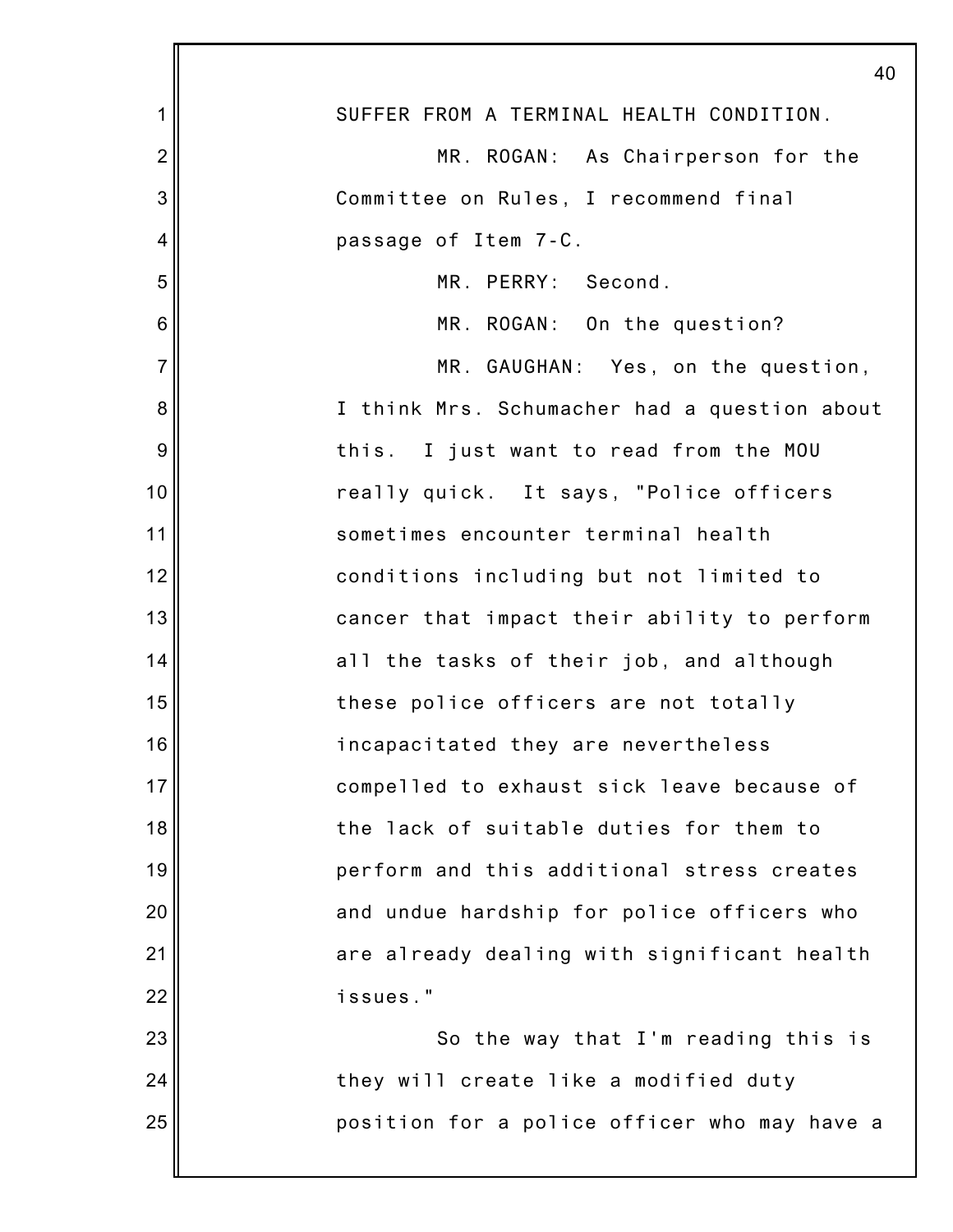terminal illness, and quite frankly, I think this is a good thing. We should be trying to do everything we can. You know, if any city employee gets a terminal illness we should be trying to help them, and I think the police department is trying to do this with this piece of legislation so I'm in favor of it. Thank you.

1

2

3

4

5

6

7

8

9

10

11

12

13

14

15

16

17

18

19

20

21

22

23

24

25

MR. ROGAN: Just to add to that, not only is it the right thing to do for a police officer that may have a health condition but also it makes more sense for the city. Instead of an officer being on a disability pension they will be working and doing a light duty capacity so it does work out for both parties as well.

MR. GAUGHAN: I do want to add terminal health condition is defined in the legislation as a generally active and progressive illness for which there is no cure and the prognosis is fatal. Further, an irreversible illness that without life sustaining procedures will result in death in the near future or a state of permanent unconsciousness from which the recover is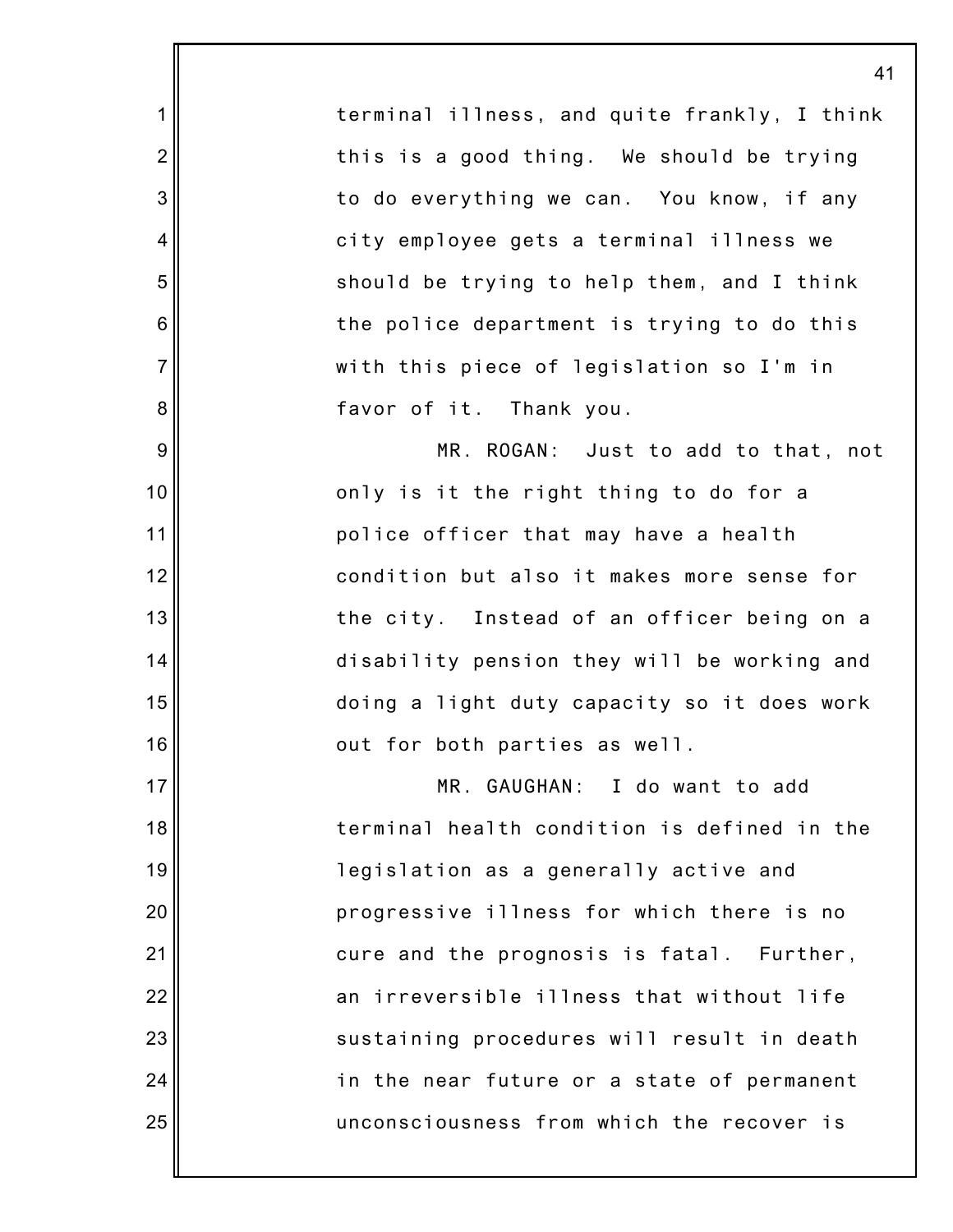|                | 42                                          |
|----------------|---------------------------------------------|
| 1              | unlikely and it gives some examples,        |
| $\overline{2}$ | advanced cancer, types of head injuries,    |
| 3              | multiple organ failure syndrome. Thank you. |
| 4              | MR. ROGAN: Anyone else? Roll call,          |
| 5              | please?                                     |
| 6              | MS. CARRERA: Mr. Perry.                     |
| $\overline{7}$ | MR. PERRY: Yes.                             |
| 8              | MS. CARRERA: Mr. Donahue.                   |
| 9              | MR. DONAHUE: Yes.                           |
| 10             | MS. CARRERA: Mr. Evans.                     |
| 11             | MR. EVANS: Yes.                             |
| 12             | MS. CARRERA: Mr. Gaughan.                   |
| 13             | MR. GAUGHAN:<br>Yes.                        |
| 14             | MS. CARRERA: Mr. Rogan.                     |
| 15             | MR. ROGAN: Yes. I hereby declare            |
| 16             | Item 7-C legally and lawfully adopted.      |
| 17             | MS. REED: 7-D. FOR CONSIDERATION            |
| 18             | BY THE COMMITTEE ON RULES - FOR ADOPTION -  |
| 19             | RESOLUTION NO. 94, 2019 - AUTHORIZING THE   |
| 20             | MAYOR AND OTHER APPROPRIATE CITY OFFICIALS  |
| 21             | TO EXECUTE AND ENTER INTO A CONTRACT        |
| 22             | WITH COMMONWEALTH ENERGY GROUP, LLC FOR THE |
| 23             | CITY OF SCRANTON CONSULTING SERVICES FOR    |
| 24             | ENERGY SAVING PERFORMANCE FROM OCTOBER      |
| 25             | 1, 2018 THROUGH SEPTEMBER 30, 2021.         |
|                |                                             |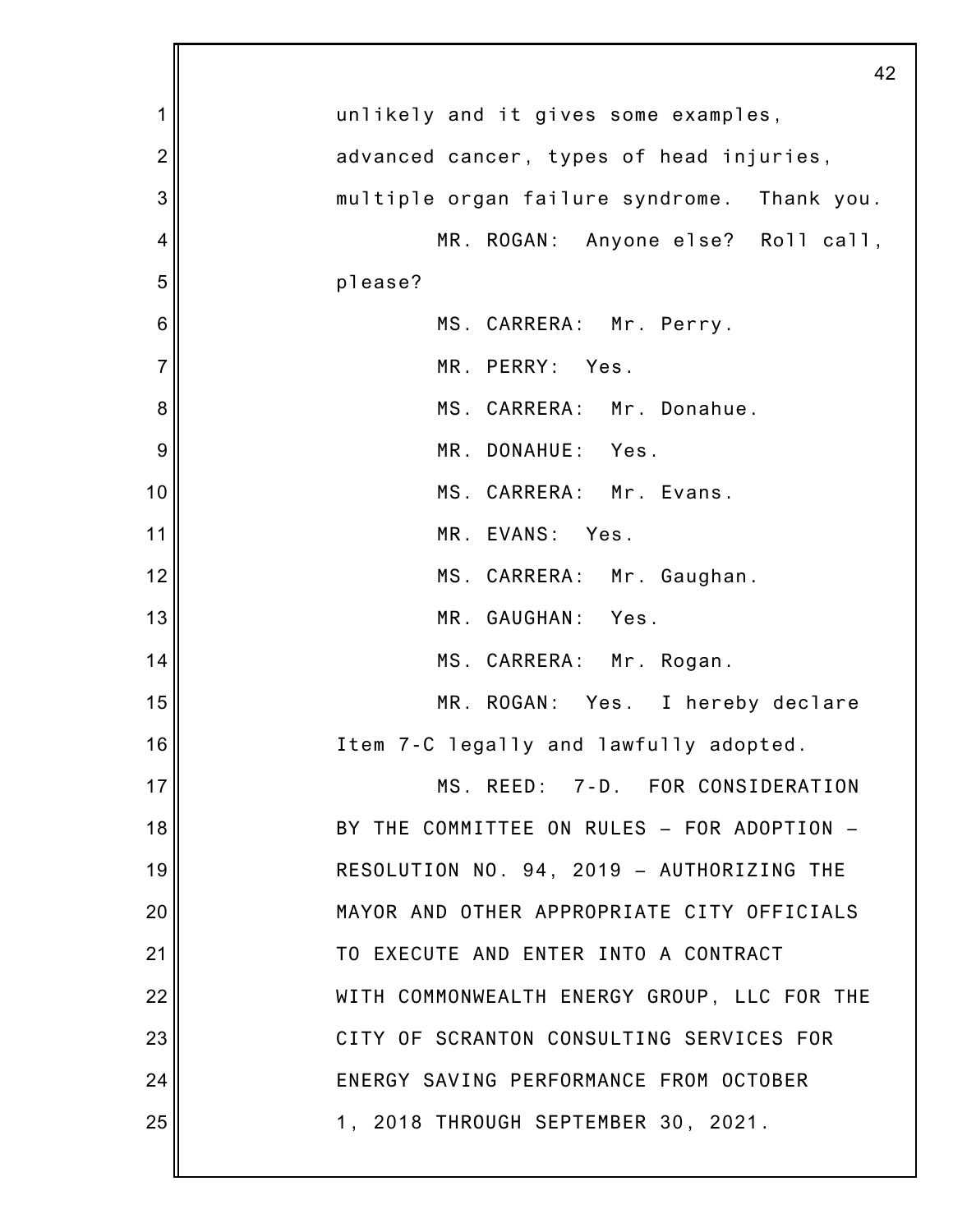|                | 43                                     |
|----------------|----------------------------------------|
| 1              | MR. ROGAN: As Chairperson for the      |
| $\overline{2}$ | Committee on Rules, I recommend final  |
| 3              | passage of Item 7-D.                   |
| 4              | MR. EVANS: Second.                     |
| 5              | MR. ROGAN: On the question? Roll       |
| 6              | call, please?                          |
| $\overline{7}$ | MS. CARRERA: Mr. Perry.                |
| 8              | MR. PERRY: Yes.                        |
| 9              | MS. CARRERA: Mr. Donahue.              |
| 10             | MR. DONAHUE: Yes.                      |
| 11             | MS. CARRERA: Mr. Evans.                |
| 12             | MR. EVANS: Yes.                        |
| 13             | MS. CARRERA: Mr. Gaughan.              |
| 14             | MR. GAUGHAN: Yes.                      |
| 15             | MS. CARRERA: Mr. Rogan.                |
| 16             | MR. ROGAN: Yes. I hereby declare       |
| 17             | Item 7-D legally and lawfully adopted. |
| 18             | If there is no further business,       |
| 19             | I'll entertain a motion to adjourn.    |
| 20             | MR.<br>PERRY:<br>Motion to adjourn.    |
| 21             | MR.<br>ROGAN:<br>Meeting adjourned.    |
| 22             |                                        |
| 23             |                                        |
| 24             |                                        |
| 25             |                                        |
|                |                                        |